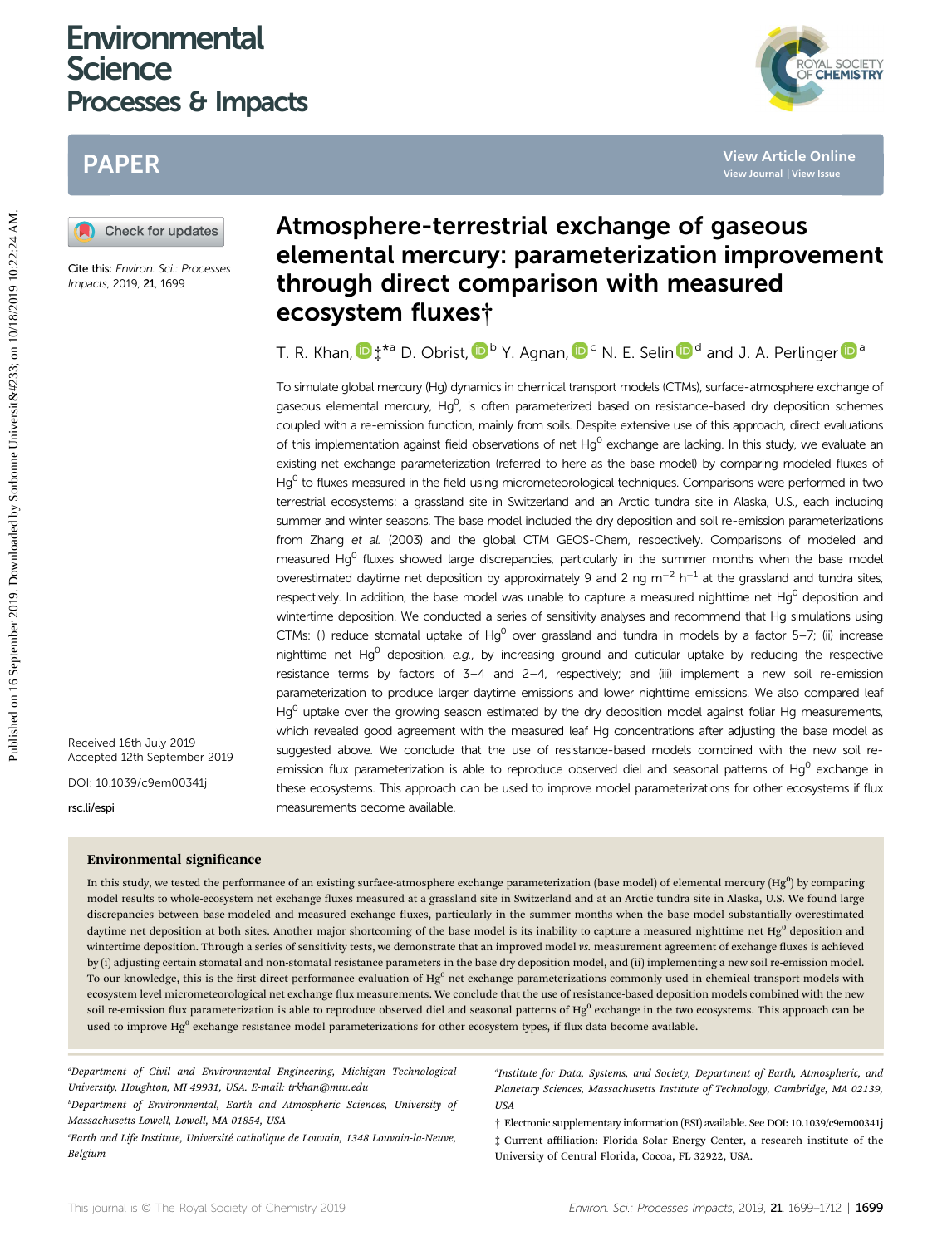### 1. Introduction

Atmosphere-surface exchange of gaseous elemental mercury  $(\mathrm{Hg}^0)$  is an important component of the global atmospheric and terrestrial Hg budgets.<sup>1-4</sup> Despite advances in  $He^{0}$  exchange flux measurements and their incorporation in chemical transport models (CTMs),<sup>5</sup> there remain large uncertainties with regard to the magnitudes and mechanistic understanding of bidirectional terrestrial surface-atmosphere exchange processes of  $Hg^{0.1,3}$   $Hg^{0}$  is the dominant form (approximately 95%) of  $Hg$ in the atmosphere and deposition of  $Hg^0$  contributes a substantial fraction of total Hg deposition, particularly to vegetated ecosystems.4,6 Evidence from stable Hg isotope studies suggests that atmospheric  $Hg^0$  contributes 57-94% of total Hg to terrestrial ecosystems.<sup>7-12</sup> Moreover, geogenic emissions of  $Hg^0$  contribute to atmospheric  $Hg^{13}$  and it is estimated that up to 65% of total present-day Hg emissions to the atmosphere could be attributed to secondary emission (re-emission) of Hg<sup>0</sup> from previous deposition residing in terrestrial and aquatic pools ("legacy emissions").<sup>14,15</sup> Given the importance of atmospheric  $Hg<sup>0</sup>$  as a source and sink to/from ecosystems and complex bi-directional exchange behavior,<sup>16</sup> an improved parameterization of atmosphere-surface exchange of  $Hg^0$  in CTMs is necessary. Environmental Science Processes b impacts<br>
1. Introduction<br>
1. Control control control control control control control control control control control control control control control control control control control contro

A resistance-based approach<sup>17-20</sup> is commonly used to model dry deposition of atmospheric constituents. For Hg<sup>0</sup>, resistancebased deposition algorithms are implemented in all major global CTMs including TEAM,<sup>21</sup> GRAHM,<sup>22</sup> GEOS-Chem,<sup>23,24</sup> ECHMERIT,<sup>25</sup> GEM-MACH-Hg,<sup>26</sup> GLEMOS,<sup>27</sup> REMSAD<sup>28</sup> and CAM-Chem.<sup>29</sup> Similarly, regional models such as WRF-Chem<sup>30</sup> use a resistance-based approach for  $Hg^0$  deposition. Only the regional CMAQ model contains a coupled bi-directional exchange parameterization (CMAQ-Hem and CCLM-CMAQ).<sup>31</sup> General uncertainties in modeling dry gaseous deposition using resistance-based algorithms include an inability to fully describe the physiological processes involved such as vegetation stomatal responses to environmental conditions,<sup>32</sup> lack of description of terrain complexity,<sup>33</sup> and exclusion of fast withincanopy chemical reactions.<sup>19</sup> For example, in an intercomparison study of four resistance-based deposition models for reactive nitrogen species, Flechard et  $al.^{34}$  reported factors of 2 to 3 disagreement between the models. Also, in a recent intercomparison study of five dry gaseous deposition algorithms by Wu et al.,<sup>35</sup> which provided estimates for deposition velocities of  $O_3$  and  $SO_2$  over a temperate mixed forest in Canada, differences between modeled velocities were on the order of a factor of 2. In addition to model inter-comparisons, there is a need for evaluation of dry deposition parameterizations against field observations for a suite of atmospheric species<sup>32,36</sup> and ecosystems, which for  $Hg^0$  are largely lacking.

To estimate  $Hg<sup>0</sup>$  emissions from soils and vegetative surfaces to the atmosphere, several empirical functions and models have been developed.<sup>37</sup>–<sup>43</sup> Parameterizations of soil emissions are based primarily on measured field fluxes and observed environmental drivers such as air and soil temperatures, solar radiation, soil moisture, and soil Hg content.<sup>1</sup> Several of these

formulations have been implemented in CTMs, with modifications, for terrestrial surfaces. For example, in GEOS-Chem,<sup>23</sup> soil re-emission is parameterized following Zhang et al.,<sup>39</sup> in which re-emission of  $Hg^0$  is a function of incident solar radiation at the ground surface. Additional approaches, such as that of the Global Terrestrial Mercury Model (GTMM), simulate  $Hg^0$  reemission from the soil organic carbon pools with which  $Hg<sup>0</sup>$ is associated.<sup>44</sup> Currently, due to knowledge gaps in a fundamental mechanistic understanding of  $Hg<sup>0</sup>$  exchange between air and soil and air and vegetation, $1,45$  it is infeasible to implement a fully mechanistic surface-atmosphere exchange parameterization in CTMs.

In this study, we tested existing parameterizations of  $Hg<sup>0</sup>$ exchange implemented in CTMs by comparing model results to direct  $Hg^0$  flux measurements at the ecosystem level (*i.e.*, including both soil and vegetation exchanges) at two sites for summer and winter seasons. Our comparison focuses on the commonly used dry gaseous  $Hg^0$  deposition scheme from Zhang  $et$   $al.^{20}$  and a soil re-emission scheme implemented in GEOS-Chem.<sup>24</sup> We evaluated model performance against wholeecosystem net exchange fluxes measured at a grassland site in Switzerland and at an Arctic tundra site in Alaska, U.S. The objectives of this study were to: (1) assess the performance of the current dry deposition and soil re-emission parameterizations in modeling net  $Hg^0$  exchange fluxes; (2) characterize which model parameters most strongly influence modeled fluxes and how their adjustment improves agreement with field measured fluxes; and  $(3)$  provide suggestions for future treatment and further development of  $Hg^0$  atmosphere-terrestrial surface exchange parameterizations in CTMs.

## 2. Parameterizations of  $Hg^0$ atmosphere-terrestrial surface exchange examined

In most CTMs,  $Hg^0$  dry deposition to and emission from terrestrial surfaces is parameterized separately (i.e., de-coupled treatment). There are two major limitations of the de-coupled treatment. First, in this approach, dry deposition of  $Hg^0$  is assumed to be independent of Hg content in the surface (top soils and/or leaves) where it gets deposited. However, coupled but complex parameterizations<sup>31,46,47</sup> are available, which account for this process by incorporating model parameters such as compensation point and emission potential of ground and leaf stomata. Second, photo-reduction of oxidized mercury  $(Hg<sup>II</sup>)$ , which enter leaf and ground surfaces via dry and wet deposition pathways and subsequent re-emission<sup>44</sup> in the form of  $Hg<sup>0</sup>$  is not taken into account in the de-coupled modeling framework. Given the lack of land use category (LUC)/sitespecific measured values of the parameters involved the aforementioned processes, our study focuses on investigating the simpler de-coupled parameterization of  $Hg<sup>0</sup>$  exchange.

The resistance-based formulations of Zhang et al.<sup>20</sup> were used to model deposition flux of  $Hg^0$  because they are the most up-to-date and widely used resistance-based deposition parameterizations. The framework of the Zhang et al.<sup>20</sup> model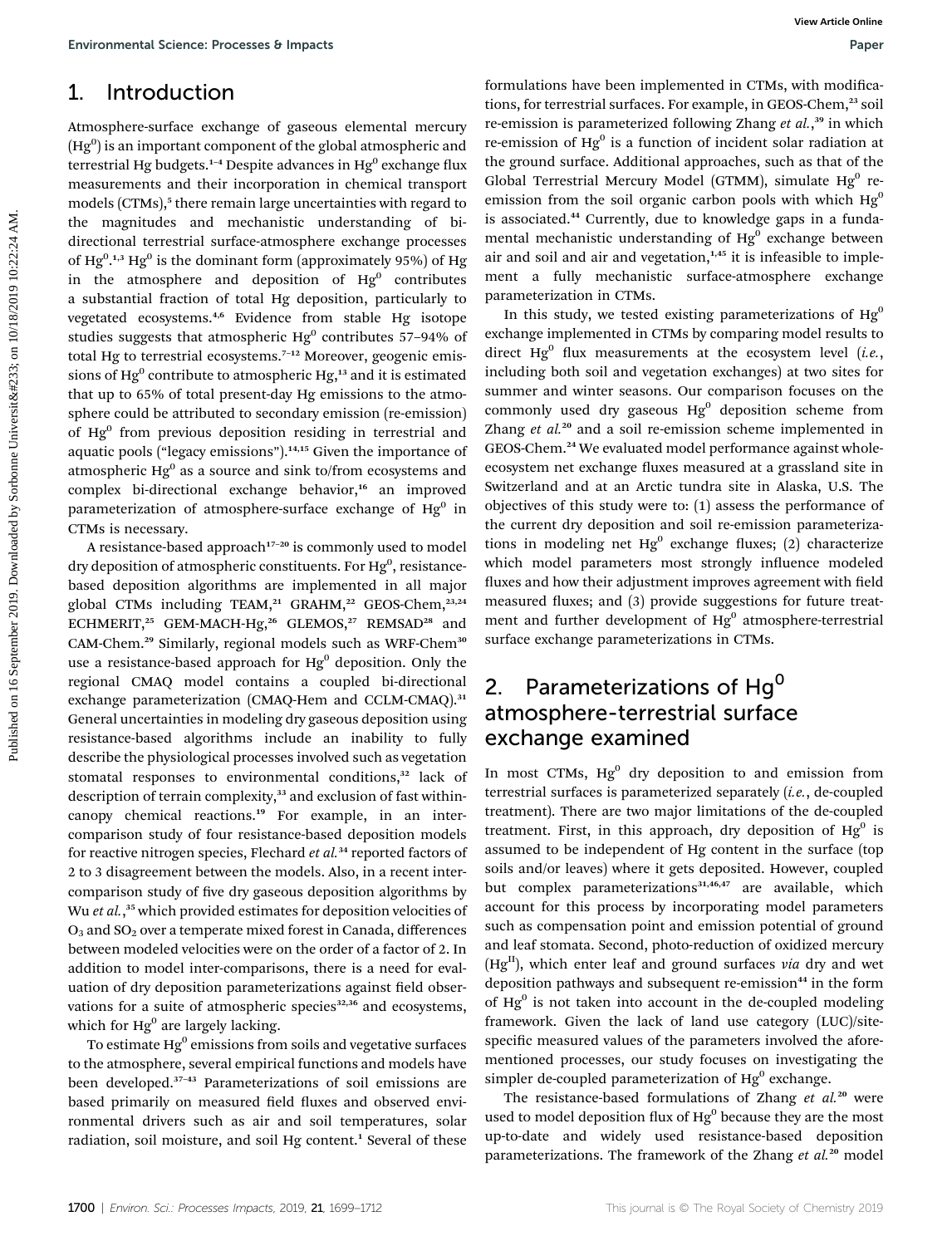follows the resistance analogy proposed by Wesely.<sup>17</sup> In both models, three parallel resistances to gaseous deposition are assumed: aerodynamic, boundary or quasi-laminar, and surface resistance. The resistance model<sup>20</sup> uses leaf area index (LAI) to scale  $Hg<sup>0</sup>$  uptake by foliage and uses updated formulations (that incorporate effects of LAI, relative humidity, and friction velocity) for non-stomatal (e.g., cuticular) and ground deposition. The model allows selection of LUC parameters that are specific for grassland  $(i.e., long grass)$ , tundra, and other LUCs. The major resistance expressions in the Zhang et  $al.^{20}$  parameterization are described in Section 2.1. To model soil reemission of Hg<sup>0</sup>, the base parameterization used in the current GEOS-Chem (v9-02) Hg model<sup>24</sup> was applied as described in detail in Section 2.2. **Puper**<br> **Environmental Science Processes b mused<br>
for the resulting term is a modelling recention of High schemes by the state and controlling the properties of the environmental schemes the product of the environmental** 

#### 2.1. Modeling dry deposition of  $Hg^0$

In global 3-D CTMs, the uptake of gaseous species at the surface is characterized by a downward dry deposition flux  $(F_d, ng m^{-2})$  $\,h^{-1}\,$ ) to be applied at the lowest model layer located at finite distance,  $z$  (m), from the surface. Vertical flux in the surface layer is assumed to be conserved for a species, and its dry deposition velocity ( $v_{d}$ , m s<sup>-1</sup> or m h<sup>-1</sup>) is calculated as  $v_{d} =$  $F_{\rm d}(z)/C_z$ , where  $C_z\,({\rm ng~m}^{-3})$  is gaseous concentration at height  $z.$ In CTMs that employ a resistance-based dry deposition parameterization,  $v_d$  for gaseous species such as Hg<sup>0</sup> is parameterized using the electrical resistance analogy<sup>20</sup> as:

$$
v_{\rm d} = \frac{1}{R_{\rm a} + R_{\rm b} + R_{\rm s}}\tag{1}
$$

where  $R_a$  is the aerodynamic resistance,  $R_b$  is the quasi-laminar sublayer resistance, and  $R_s$  is the bulk surface resistance. The term  $R_s$  in eqn (1) has two components: the stomatal resistance  $(R_{\rm st})$  and the non-stomatal resistance  $(R_{\rm nst})$ . In the paper by Zhang *et al.*, $^{20}$   $R_s$  is parameterized as:

$$
\frac{1}{R_{\rm s}} = \frac{1 - W_{\rm st}}{R_{\rm st} + R_{\rm m}} + \frac{1}{R_{\rm nst}}\tag{2}
$$

where  $W_{st}$  is the fraction of stomatal blockage under wet conditions, and  $R<sub>m</sub>$  is the mesophyll resistance. The  $R<sub>nst</sub>$  term is parameterized by Zhang et al.<sup>20</sup> as:

$$
\frac{1}{R_{\text{nst}}} = \frac{1}{R_{\text{ac}} + R_{\text{gd}}} + \frac{1}{R_{\text{cut}}}
$$
(3)

where  $R_{\text{ac}}$  is the in-canopy aerodynamic resistance,  $R_{\text{gd}}$  is the ground resistance, and  $R_{\text{cut}}$  is the cuticular resistance.  $R_{\text{gd}}$  and  $R_{\text{cut}}$  are gaseous species dependent parameters. For any species i (except  $SO_2$  and  $O_3$ ), Zhang *et al.*<sup>20</sup> suggested the following scaling approach to calculate  $R_x(i)$  ( $R_x = R_{gd}$  or  $R_{cut}$ ):

$$
\frac{1}{R_{x}(i)} = \frac{\beta}{R_{x}(O_{3})} + \frac{\alpha}{R_{x}(SO_{2})}
$$
(4)

where  $\alpha$  and  $\beta$  are scaling factors for chemical species solubility and half-redox reactivity, respectively, suggested for  $Hg^0$  to be  $\alpha = 0$  and  $\beta = 0.1$ .<sup>46</sup> The expressions used to calculate the individual resistance terms shown in eqn (2) and (3) and the LUC-specific base resistance parameter values can be found in Zhang et al.<sup>20</sup> and references therein.

#### 2.2. Modeling re-emission of  $Hg<sup>0</sup>$

In a recent study that employed stable Hg isotopes to measure exchange fluxes for the first time, the potential re-emission flux of  $Hg<sup>0</sup>$  from leaves was measured to be 30% in a forest canopy.<sup>48</sup> However, that study also reported a large uncertainty range (29– 83%). Because of the current uncertainty in the re-emission flux and its temporal variation, we did not implement an immediate re-emission flux of  $Hg<sup>0</sup>$  from canopies in our model evaluation. However, we discuss this opportunity below as a part of our analysis of model performance whereby we selected to reduce stomatal  $Hg<sup>0</sup>$  uptake to achieve better model-to-measurement agreement.

In the original GEOS-Chem Hg model (described by Selin et al.<sup>23</sup>), the soil emission flux of  $Hg^0$  was parameterized as a function of soil Hg concentration, solar radiation, and soil surface temperature based on the formulations by Zhang et al.<sup>39</sup> and Poissant and Casimir,<sup>37</sup> respectively. However, the current version of the GEOS-Chem Hg model<sup>24</sup> estimates the soil emission flux ( $E_{\text{soil\_GEOSChem}}$  in ng m<sup>-2</sup> h<sup>-1</sup>) as a function of solar radiation as:

$$
E_{\text{soil\_GEOSChem}} = \gamma C_{\text{soil}} \exp(1.1 \times 10^{-3} \times R_{\text{g}})
$$
 (5)

where  $C_{\rm soil}$  is the soil Hg concentration (ng  ${\rm g}^{-1})$  and  $R_{\rm g}$  is the solar radiation flux at the ground  $(W \text{ m}^{-2})$ . The scaling factor  $\gamma$ <br>(1.2  $\times$  10<sup>-2</sup>  $\alpha$  m<sup>-2</sup> b<sup>-1</sup>) is used to account for the global mass  $(1.2 \times 10^{-2} \text{ g m}^{-2} \text{ h}^{-1})$  is used to account for the global mass balance of the preindustrial model simulation. Selin  $et$   $al.^{23}$ used the following expression to calculate  $R_g$  as functions of solar radiation (SR, W  $m^{-2}$ ) at the top of the canopy and LAI:

$$
R_{\rm g} = \text{SR} \, \exp\left(\frac{-\mu \text{LAI}}{\cos \theta}\right) \tag{6}
$$

where  $\theta$  is the solar zenith angle and  $\mu = 0.5$  is an extinction coefficient assuming random leaf angle distributions.

### 3. Methods

#### 3.1. Measurement data

Field-based micrometeorological net exchange fluxes of  $Hg^0$ used for model evaluation were measured in two ecosystems, a grassland and a tundra, which correspond to LUC categories "long grass" and "tundra", respectively in the Zhang et al.<sup>20</sup> parameterization. The  $Hg^0$  exchange flux data set at a subalpine grassland site at Früebüel (47 $\degree$  6' N, 8 $\degree$  32' E, elevation of 1000 m above sea level (m a.s.l.)) in central Switzerland were acquired by and published in Fritsche et al.<sup>49</sup> The measurement location is a research site of ETH Zürich, located in the temperate continental climate with the mean annual precipitation of 1200 mm and a mean annual air temperature of  $7 °C$ . The area of the site is 9 ha with a micrometeorological tower built in the center. A detailed description of the site is provided by Fritchse et al.<sup>49</sup> At this site,  $Hg^0$  exchange fluxes were measured over a full year (September 2005 to August 2006). The second site at which exchange fluxes were measured was Toolik Field Station.<sup>12</sup> This Arctic tundra site is located in the northern foothills of the Brooks Range, Alaska, U.S. (68 $^{\circ}$  38' N, 149 $^{\circ}$ 38' W, elevation of 760 m a.s.l.). The site, which is representative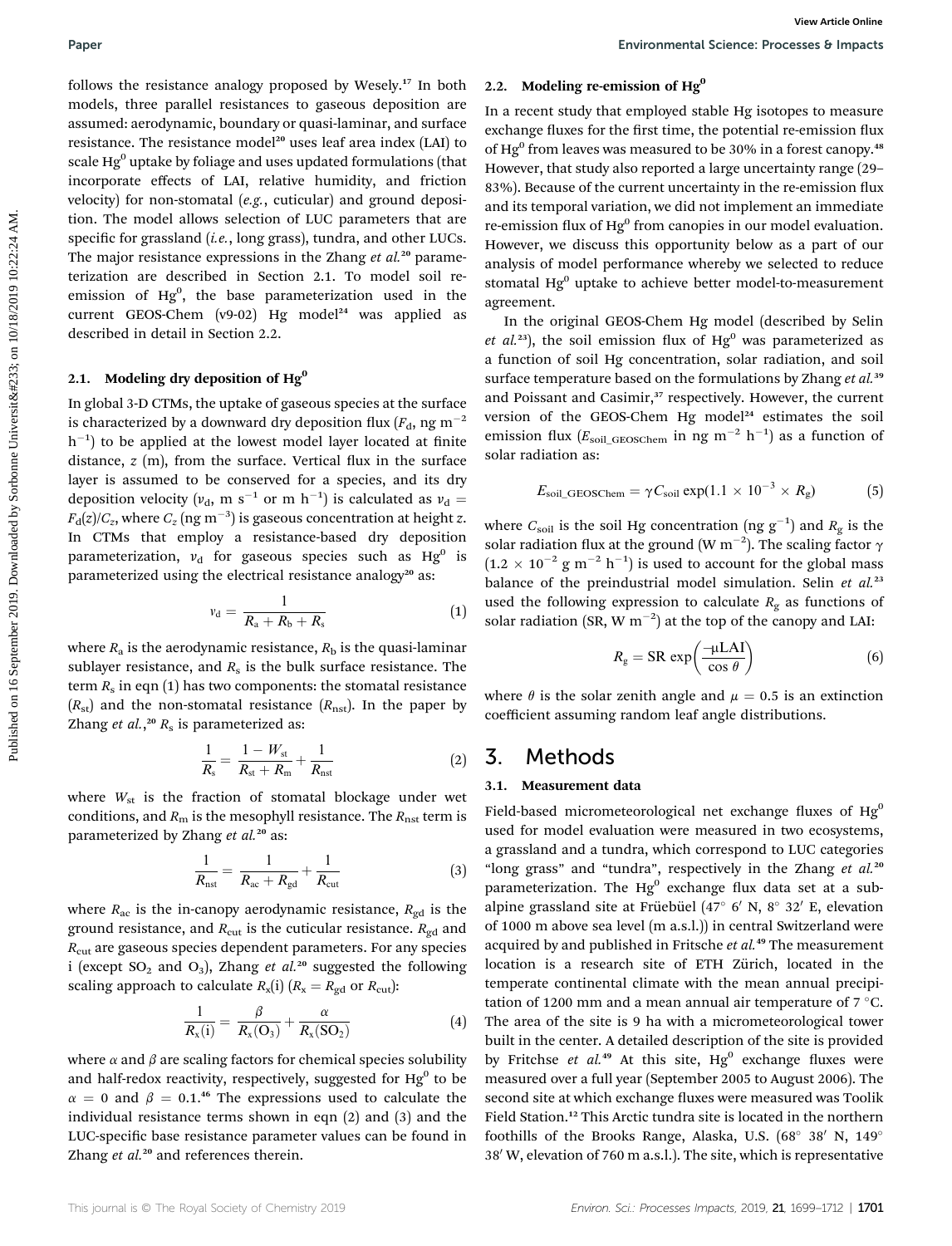of interior tundra, is located 200 km inland from Deadhorse near the Arctic Ocean.12,50 The site is bordered by Toolik Lake to the north. Typical mean annual precipitation and mean annual temperature at the site are 312 mm and  $-8$  °C.<sup>51</sup> Hg<sup>0</sup> flux exchange measurements were conducted at the Toolik Field Station site from September 2014 to September 2016. We used exchange flux measurements and meteorological data for the year 2016 from this site for model evaluation. At both sites, the aerodynamic flux method was used to quantify surfaceatmosphere fluxes of  $Hg^{0.12,49}$  Briefly, at the grassland site,  $Hg<sup>0</sup>$  concentrations were measured at five heights above the soil surface (0.20, 0.27, 0.94, 1.58, and 1.70 m). The gradient fluxes were calculated for the following five height pairs:  $0.2/1.58$ ,  $0.27/$ 1.58, 0.27/1.7, 0.94/1.7, and 0.2/0.94 m, and the reported fluxes were the median of these fluxes.<sup>49</sup> At the tundra site, fluxes were estimated using  $Hg^0$  concentrations measured at heights of 0.61 m and 3.63 m above the soil surface.<sup>12</sup> For both sites, data were hourly averages for atmospheric  $Hg^0$  concentrations and  $Hg^0$ net exchange fluxes, and corresponding values of wind speed, friction velocity, air temperature, surface soil temperature, solar radiation, atmospheric pressure, relative humidity, and Monin– Obukhov length. For analysis of 24 h temporal patterns (further referred to as diel variation), the aforementioned measured variables were averaged hourly for July and August (at both sites) and for December (grassland site) and January (tundra site). The choice of these months for model simulations primarily stems from availability of measured net exchange data for a given season at each site. In addition, to reduce noise in measured flux variability and to better track the diel variation of  $Hg^{0}$  fluxes, a 5 hour moving average filter was used for measured  $Hg<sup>0</sup>$  fluxes. The need for temporal averaging and filtering was due to the large variability in measured 1/2 hour flux data, which stems from difficulties in measuring small exchange fluxes against a large background concentration as documented for several micrometeorological  $Hg<sup>0</sup>$  flux data sets (e.g., Fritsche et al.<sup>49</sup>). For soil Hg<sup>0</sup> emission model simulations, we used measured surface soil Hg concentrations of 100 ng  $g^{-1}$ at the grassland<sup>49</sup> and tundra<sup>52</sup> sites. Environmental Science Processes 6 impacts<br>of control on the interded by could calculate to the main control on the main control on the main control on the main control on the september 2019. The main control of the main c

#### 3.2. Model evaluation

To evaluate the performance of the base parameterizations developed by Zhang et al.<sup>20</sup> and Song et al.,<sup>24</sup> LUC-specific simulations were performed. Hourly averaged meteorological and atmospheric concentrations from the two sites were used as model inputs. To account for seasonal variability in the modeling analysis, simulations were conducted for typical summer and winter meteorological conditions for each of the two ecosystems using averaged hourly conditions for July, August, and December measurements at the grassland site and July, August, and January measurements at the tundra site. The model was run using these hourly averaged environmental parameters, which were assumed to be representative of the hourly conditions for a typical day in a given month. At the grassland site, a LAI of 5.0  $m^2$   $m^{-2}$  was used for July and August month simulations derived from monthly averaged MODerate resolution Imaging Spectroradiometer (MODIS)-Terra.<sup>53</sup> At the

tundra site, average LAIs of 1.5 and 2.0  $m^2$  m<sup>-2</sup> were used for July and August base model simulations, respectively.

Agreement between the measured and modeled exchange fluxes was evaluated using degree of agreement  $(d)$ , calculated using eqn (7):

$$
d = 1 - \frac{\sum_{i=1}^{n} (O_i - M_i)^2}{\sum_{i=1}^{n} (|O_i| + |M_i|)^2}
$$
(7)

where  $O_i$  is the observed net flux  $(\mathrm{ng\,m^{-2}\,h^{-1}}), M_i$  is the modeled net flux (ng m<sup>-2</sup> h<sup>-1</sup>), and *n* is the number of observations. A *d*value closer to one indicates better agreement of modeled values with observed values. Based on the performance of the base model, adjustments to the default model parameters were performed through application of adjustment factors. The adjustments of model parameters primarily provided a sensitivity analysis with the objective to assess which parameter adjustments resulted in the most relevant changes (in both magnitude and direction) and best agreement with measured field-based fluxes. Model response (referred to as "adjusted model") to these adjustments was assessed and is discussed in detail, and suggestions are provided for the future treatment of net exchange processes of Hg<sup>0</sup> in CTMs.

### 4. Results and discussion

In Sections 4.1 and 4.2, measured ecosystem-level atmosphereterrestrial surface exchange fluxes of  $Hg^0$  from both sites are compared with modeled net exchange fluxes using the base parameterizations. In Sections 4.3 and 4.4, sensitivity simulations were performed to assess how changing default model parameters changed the modeled Hg<sup>0</sup> fluxes (magnitude and direction) to best match observed fluxes. In Section 4.5, growing season vegetation Hg uptake was calculated using the base and adjusted parameterizations and compared with observed Hg accumulation in plant leaves to serve as an additional model constraint.

#### 4.1. Evaluation of summer base model net exchange fluxes

4.1.1. Temperate grassland site in Switzerland. Fig. 1 shows modeled fluxes, computed using the base model with the default dry deposition and re-emission parameterizations, and hourly averaged measured fluxes for two summer months. Throughout this paper, emission and deposition fluxes are denoted by positive and negative signs, respectively.

Diel Hg<sup>0</sup> patterns of modeled  $F_{\text{net}}$  were primarily controlled by the surface resistance term  $(R_s$  in eqn (1)), which is composed of stomatal and non-stomatal uptake. Of the two deposition pathways, stomatal uptake dominated over nonstomatal uptake. Strongly increased net deposition of  $Hg^0$  in the daytime compared to nighttime deposition is largely attributable to increased stomatal uptake during the daytime  $(R<sub>st</sub>$  term in eqn (2)). The sub-model that calculates  $R<sub>st</sub>$  for all gaseous species, including Hg<sup>0</sup>, is an inverse function of photosynthetically active radiation (PAR) as well as a function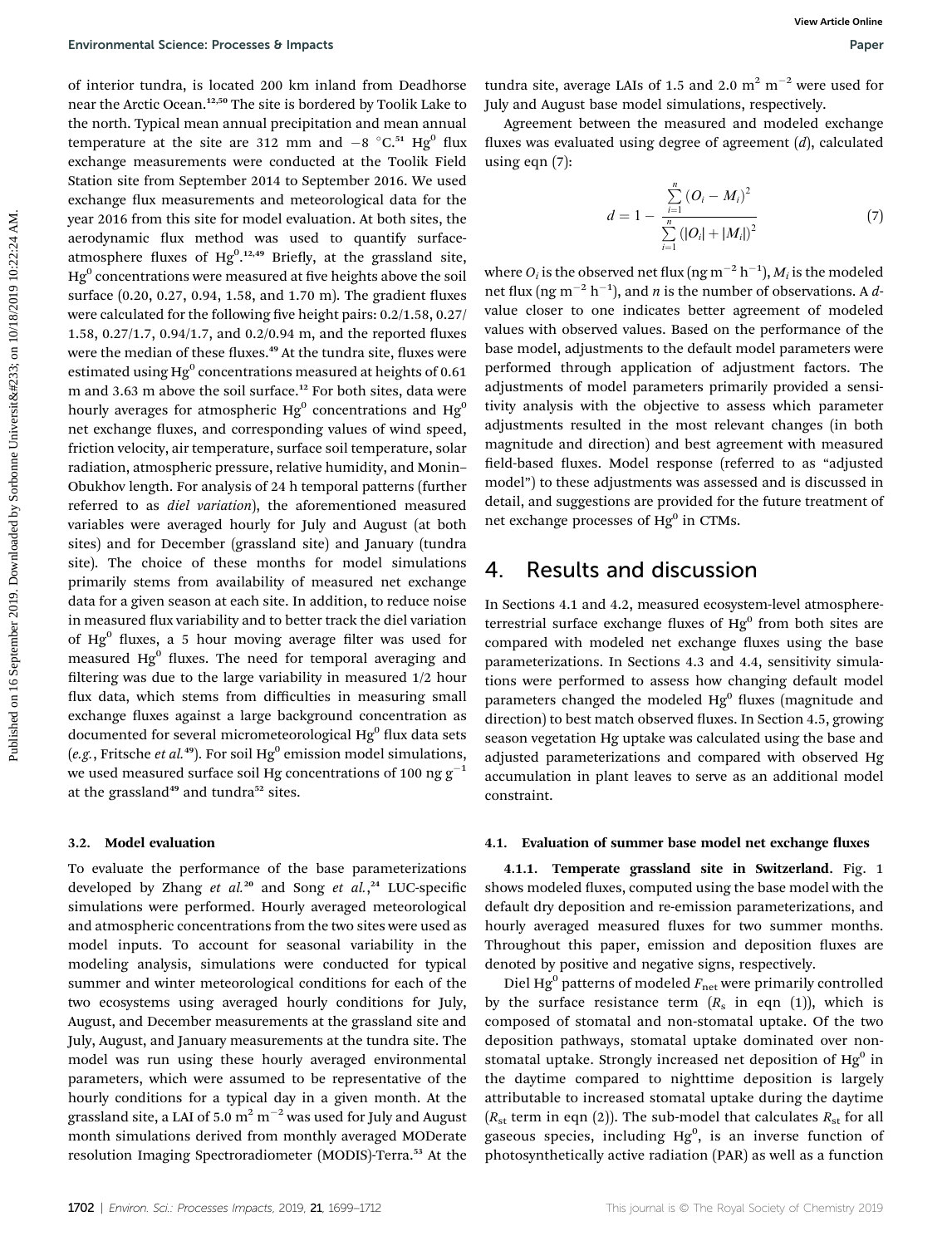of air temperature, water-vapor deficit, and leaf water potential (see eqn  $(6)$  in Zhang *et al.*<sup>20</sup> for details). Hence, the magnitude of the diel variation in  $R_{st}$  is strongly driven by solar radiation. The lowest  $R_{st}$  value corresponding to the highest net deposition is typically observed at around midday when PAR is maximum. Comparison between measured and modeled  $F_{\text{net}}$ suggests that while the base model was able to capture the observed diel pattern of fluxes, it considerably overestimated net deposition of Hg<sup>0</sup> during the daytime. In addition, measured  $F_{\text{net}}$  showed a nighttime deposition of Hg<sup>0</sup> in the range of  $-1.2$  to  $-3.3$  ng  $m^{-2}$   $h^{-1}$ , which the model was unable to reproduce and instead predicted nighttime fluxes near zero (i.e., neither net deposition nor net emission).

Measured daytime  $F_{\text{net}}$  exhibited a bimodal variation having increased deposition in the mornings and afternoons and reduced net deposition at midday, which may be caused by either midday leaf stomatal closure or by increased soil  $He<sup>0</sup>$ emissions during midday when solar radiation and soil surface temperature are highest (both positively correlate with soil  $Hg^0$  emissions<sup>2</sup>). The base model was able to reproduce the observed bimodal flux distribution during daytime, albeit with a time lag of 1 to 2 hours. However, the absolute differences in measured and modeled  $F_{\text{net}}$  are large throughout the daytime. For example, the mean measured and modeled daytime  $F_{\text{net}}$  (07:00 to 20:00 LT) were -4.4 ng  $\text{m}^{-2}$  h<sup>-1</sup> and -13.8 ng m<sup>-2</sup> h<sup>-1</sup>, respectively, demonstrating that the base model overestimated the measured deposition by a factor >3. In addition, during the nighttime (21:00 to 06:00 LT), the base model largely failed to reproduce the observed net deposition resulting in model underestimation of mean nighttime net deposition of 1.2 ng m $^{-2}$  h $^{-1}$ . On a daily basis, the base model overestimated the measured  $F_{\text{net}}$ by a factor of approximately 2.5 in summer (cumulative measured  $F_{\text{net}}$  of -87.5 ng m<sup>-2</sup> d<sup>-1</sup> vs. -205.4 ng m<sup>-2</sup> d<sup>-1</sup> predicted by the base model). **Puer controllers on 16** September 2019. The controllers in the two september 2019. In the controller in the two september 2019. The controllers of the controller in the two september 2019. The bowest  $R_{\text{eff}}$  with contr

4.1.2. Arctic tundra site at Toolik Field Station, Alaska. Comparison between the modeled and hourly averaged measured  $F_{\text{net}}$  for the summer months (July and August of 2016) at the tundra site are shown in Fig. 2. Field measurements exhibited net deposition in the morning and afternoon  $F_{\text{net}}$ , while the midday  $F_{\text{net}}$  exhibited net emission. Total daytime fluxes (04:00 to 23:00 LT) exhibited deposition smaller than at the grassland, averaging  $-0.4$  ng m<sup>-2</sup> h<sup>-1</sup>. Similar to the grassland ecosystem, modeled net deposition fluxes were substantially higher throughout daytime  $(-2.7 \text{ ng m}^{-2} \text{ h}^{-1})$ . During the short nighttime period (00:00 to 03:00 LT), measured  $F_{\text{net}}$  was dominated by a strong Hg<sup>0</sup> deposition (mean of  $-2.8$  ng m<sup>-2</sup> h<sup>-1</sup>), which the base model was unable to reproduce (mean of  $-0.2$  ng m<sup>-2</sup> h<sup>-1</sup>). Comparison between measured and modeled fluxes at nighttime shows that the base model underestimated measured net deposition by 2.6 ng m<sup>-2</sup> h<sup>-1</sup>. On a daily basis, the base model overestimated the measured  $F_{\text{net}}$  (i.e., net deposition) by a factor approximately 3 in summer (cumulative measured  $F_{\text{net}}$  of  $-18.4$  ng m<sup>-2</sup> d<sup>-1</sup> vs.  $-54.6$  ng m<sup>-2</sup> d<sup>-1</sup> predicted by the base model).

#### 4.2. Evaluation of winter base model net exchange fluxes

In winter, modeled  $F_{\text{net}}$  fluxes at both sites largely lacked diel flux patterns whereas measured fluxes exhibited diel variations (Fig. 3). Overall, the temperate grassland exhibited measured net Hg<sup>0</sup> deposition in the range of  $-0.2$  to  $-5.3$  ng m<sup>-2</sup> h<sup>-1</sup> during the nighttime (18:00 to 08:00 LT), while during the afternoon  $(14:00 \text{ to } 16:00 \text{ LT})$  there was a small net emission (approximately 1.4 ng m $^{-2}$  h $^{-1}$ ; Fig. 3A). In winter at the tundra site (Fig. 3B), measured  $F_{\text{net}}$  exhibited a small net deposition for most of the day with no clear differences between nighttime and daytime fluxes and with hourly fluxes ranging from  $-1.1$  ng m<sup>-2</sup> h<sup>-1</sup> (small net deposition) to 0.9 ng m<sup>-2</sup> h<sup>-1</sup> (small net emission). Note that for winter months, we assumed LAI of 0 m<sup>2</sup> m<sup>-2</sup> (*i.e.*, no vegetation activity), but did not implement



Fig. 1 Comparison of modeled (blue, solid; base model) and averaged diel measured (black, dashed) net exchange fluxes of Hg<sup>0</sup> ( $F_{\text{net}}$ ) at the grassland site (Früebüel, Switzerland) in summer of 2006 (LT  $=$  local time).



Fig. 2 Comparison of modeled (blue, solid; base model) and averaged diel measured (black, dashed) net exchange fluxes of Hg<sup>0</sup> ( $F_{\text{net}}$ ) at the Arctic tundra site (Toolik Field Station, Alaska, U.S.) in summer of 2016.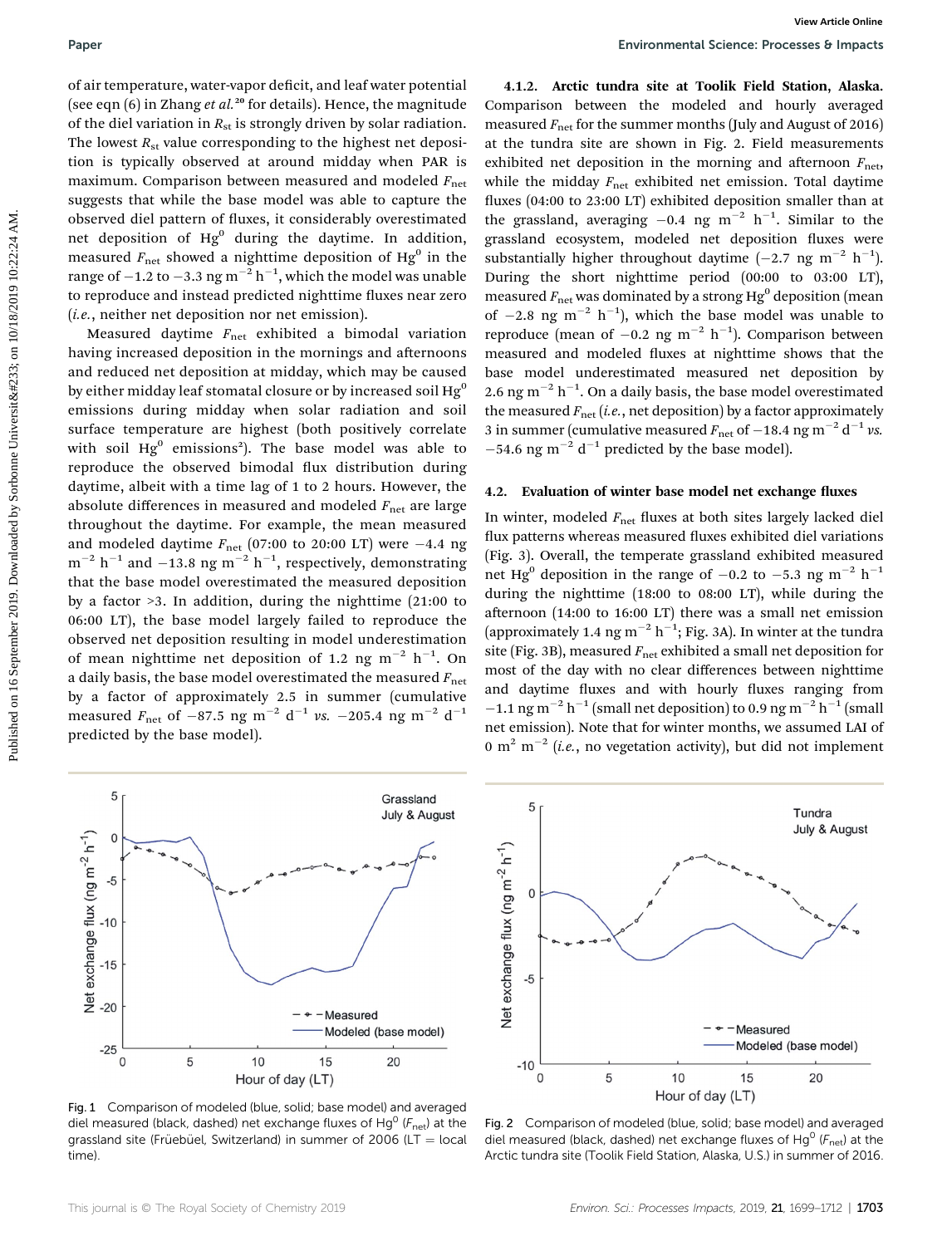any further processes related to snow cover. At both sites, the base model was unable to reproduce the small measured net deposition and consistently produced a small rate of net  $Hg^0$ emissions during both daytime and nighttime. In winter months, cumulative modeled net daily emissions at the grassland and tundra sites were 18.9 and 23.4 ng  $\mathrm{m}^{-2}$  d $^{-1}$ , respectively. In comparison, measured net daily deposition was  $-34.7$ and  $-5.2$  ng m<sup>-2</sup> d<sup>-1</sup>, respectively, at the two sites.

#### 4.3. Model response to adjusted deposition parameterization in summer

The measurement-model comparisons shown in Fig. 1, 2, and 3 suggest that in order to improve the performance of modeled exchange, three major components in the net exchange (i.e., deposition and emission) models need to be addressed. First, net nighttime  $Hg^0$  deposition observed at both sites is largely lacking in model simulations, suggesting that the current  $Hg<sup>0</sup>$ deposition scheme, which is strongly driven by stomatal  $Hg^0$ uptake, should employ stronger deposition via non-stomatal pathways that are active during night as well (either cuticular,  $R_{\text{cut}}$ , or ground,  $R_{\text{gd}}$ , resistance terms in eqn (3)). Second, the modeled daytime  $\mathrm{Hg^0}$  uptake needs to be reduced substantially, because daytime deposition is over-predicted in the modeled  $F_{\text{net}}$  by a factor of up to 5 (summer at the grassland site). This adjustment can be implemented either by increasing the stomatal resistance  $R_{\rm st}$  term in eqn (2) or by application of a Hg<sup>0</sup> re-emission factor of stomatal  $Hg^0$  uptake, as suggested by Yuan  $et$   $al.^{48}$  We selected the first option, although both methods would lead to similar reductions in stomatal  $Hg^0$  uptake. Third, further improvement in model vs. measurement agreement can be reached by adjusting the soil  $Hg^0$  re-emission scheme. In Sections 4.3.1 and 4.3.2, we discuss a sensitivity analysis and modeled flux responses to adjustment of the corresponding resistance parameters,  $R_{\text{st}}$ ,  $R_{\text{cut}}$ , and  $R_{\text{gd}}$ . Environmental Science Processes b Impacts<br>
any further processors helend on the science of the internet data published on the internet data in the science of the internet of the control of the internet of the internet of

4.3.1. Model response to reduced stomatal uptake. Modeled diel flux patterns in the default dry  $Hg<sup>0</sup>$  deposition model are driven by stomatal  $Hg^0$  uptake, which generally accounts for over 90% of the modeled daytime  $Hg^0$  deposition resulting in strong over-prediction of daytime deposition, as

illustrated above. Minimal stomatal resistance  $(r_{\text{stmin}})$  is one of the primary controlling variables in  $R_{st}$  (the expressions for estimating these two terms are discussed in detail by Zhang et al.<sup>20</sup> and references therein). In the Zhang et al.<sup>20</sup> dry deposition parameterization, default parameter values were suggested for  $r_{\text{stmin}}$  for different LUCs, including a default value  $r_{\text{stmin}}$  of 100 s m<sup>-1</sup> for long grass. To reduce the stomatal uptake of  $Hg^0$  during the daytime, we performed a set of sensitivity tests by varying the default  $r_{\text{stmin}}$  value over a wide range (100 to  $800 \text{ s m}^{-1}$ ) and examining the corresponding responses to the modeled net exchange fluxes. For the grassland site, we found that an increase in the default  $r_{\text{stmin}}$  value by a factor of seven led to significant reduction of daytime  $Hg^0$  deposition and reasonably good agreement between the measured and modeled daytime fluxes, as shown in Fig. 4.

For the tundra site, a similar approach was taken to examine the sensitivity of net exchange changes to the  $r_{\text{stmin}}$  value. The default parameter value for  $r_{\text{stmin}}$  was 150 s m<sup>-1</sup> for the tundra LUC<sup>20</sup> and  $r_{\text{stmin}}$  was varied from 150 to 1050 s m<sup>-1</sup>. We found that a five-fold increase in the default  $r_{\text{stmin}}$  (*i.e.*, to 750 s  $\text{m}^{-1}$ ) led to an improved performance of the base model  $Hg^0$  deposition during the day (Fig. 4B). Any further increase in the  $r_{\text{stmin}}$ value caused worsening of model performance in the nighttime. Hence, comparisons between the base model and adjusted model simulations with increased stomatal resistance by factors of 7 (temperate grassland) and 5 (Arctic tundra) suggest that the dry deposition model is sensitive to changes in  $r_{\text{stmin}}$ such that large adjustments to  $r_{\text{stim}}$  substantially improved the agreement between measured and modeled net exchange fluxes during the daytime for both ecosystems in summer months. For example, at the grassland site, daytime net  $Hg<sup>0</sup>$  deposition with the adjusted  $r_{\text{stmin}}$  parameterization deviated on average by 1.9 ng  $m^{-2}$  h<sup>-1</sup> from the measured fluxes, while deviations from the unadjusted or base model averaged 9.4 ng  $m^{-2}$   $h^{-1}$ . At the tundra site, daytime net Hg<sup>0</sup> deposition with the adjusted  $r_{\text{stmin}}$ value deviated on average by 0.02 ng  $m^{-2}$  h<sup>-1</sup> from measured fluxes compared to 2.3 ng  $m^{-2}$  h<sup>-1</sup> for the base model.

4.3.2. Model response to combined effects of increased ground and cuticular uptake and reduced stomatal uptake. In



Fig. 3 Comparison of modeled (blue, solid; base model) and averaged diel variations of measured (black, dashed) net exchange fluxes of Hg<sup>0</sup> in winter at: (A) the temperate grassland site in December 2005 and (B) the Arctic tundra site in January 2016.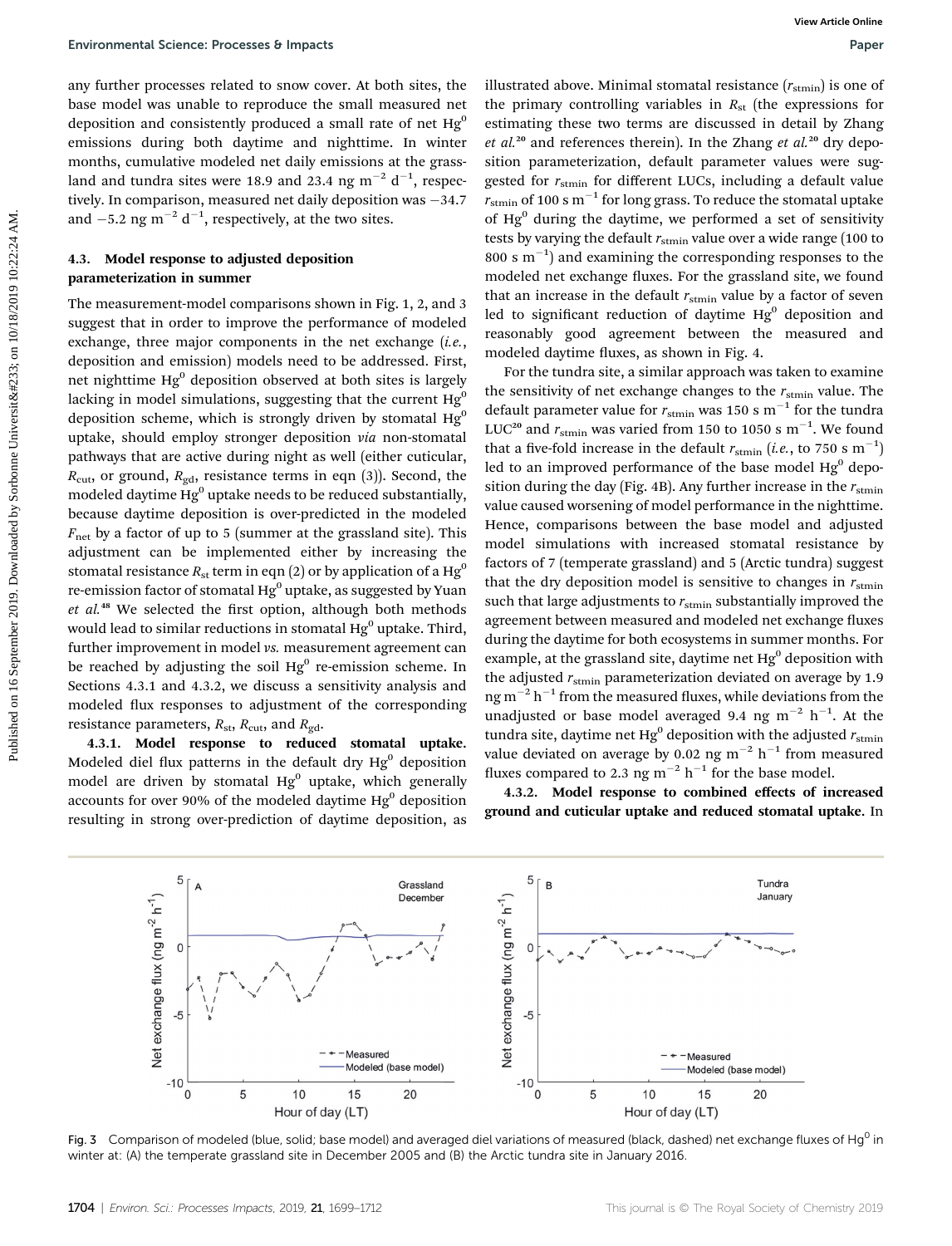

Fig. 4 Model response to reduced stomatal uptakes of Hg<sup>0</sup> and comparison of modeled and measured net exchange fluxes of Hg<sup>0</sup> in summer at: (A) the temperate grassland site, and (B) the Arctic tundra site.

the temperate grassland and Arctic tundra sites, measured  $F_{\text{net}}$ exhibited a net  $Hg^0$  deposition during the nighttime, which the base model and the stomatal resistance-adjusted model were largely unable to reproduce. Increased nighttime  $Hg^0$  deposition  $(i.e.,$  in the absence of significant stomatal uptake) observed in the flux measurements can be simulated either by increasing the ground  $(R_{gd})$  and/or the cuticular  $(R_{cut}; i.e.,$  to the leaf surface) uptake of  $Hg^0$ , or by reducing soil re-emission fluxes (Section 4.3.3). We first increased the ground and cuticular uptake along with the implemented reduced stomatal uptake described above, and show the resulting changes in model behavior in Fig. 5.

For the grassland site, we first tested the sensitivity of adjusting the default parameters for cuticular resistance (dry)  $(R_{\mathrm{cutoff}})$  and ground resistance (dry)  $R_{\mathrm{gdO}_3}$ , which in the base model were 4000 and 200 s  $\mathrm{m}^{-1},$  respectively, for the long grass LUC.<sup>20</sup> Note that the values for these resistance parameters are based on  $O<sub>3</sub>$  deposition assuming dry conditions. A sensitivity test was performed using the following ranges for  $R_{\text{cutoff}}$  and  $R_{\rm gdO_3}$ , respectively: 500–4000 s  $\rm m^{-1}$  and 50–200 s  $\rm m^{-1}.$  We found that reductions in the default parameter values for  $R_{\text{cutoff}}$  and  $R_{\rm{gdo}}$ , by factors greater than four resulted in insignificant improvements in nighttime model performance (Fig. 5A). Also, such increases substantially worsened daytime model performance for both summer months. Thus, we applied factors of four reductions to the base values of both of these parameters.

Similarly, for the tundra site, we first tested the sensitivity of adjusting the default parameters for  $R_{\rm cutoff}$  and  $R_{\rm gdO_3}$ , which were 8000 and 500 s  $\text{m}^{-1}$ , respectively, in the Zhang *et al.*20 model. A sensitivity test was performed using the following ranges for  $R_{\text{cutoff}}$  and  $R_{\text{gdO}_3}$ , respectively: 500–8000 s  $\text{m}^{-1}$  and  $50-200$  s m<sup>-1</sup>. We determined that factors of two and three decreases in the base values of  $R_{\text{cutoff}}$  and  $R_{\text{gdO}_3}$ , respectively, produced an exchange flux pattern that exhibited small net nighttime deposition (Fig. 5B).

Implementation of fractional re-emission of  $Hg<sup>0</sup>$  from leaf surfaces could further optimize model performance. Even though evidence from  $Hg^0$  flux measurements and stable isotope data<sup>7,10,48</sup> support occurrence of such Hg<sup>0</sup> re-emission,

the estimated uncertainty in the fraction of  $Hg^{0}$  re-emission from leaf surfaces is large (29–83%) and the proposed 30% average re-emission<sup>48</sup> would not fully address the current overestimation in canopy  $Hg^0$  uptake. Therefore, in this evaluation we did not apply a fractional re-emission loss from plant surfaces. However, such a fractional re-emission loss could work in a fashion similar to the reduced stomatal uptake parameters and improve the agreement between measured and modeled fluxes.

Still, our simulations suggest that adjustments of resistance parameters alone (i.e., stomatal, cuticular, and ground) cannot satisfactorily reproduce the measured fluxes even though the increased stomatal resistance led to a large improvement in modeled daytime fluxes. In particular, daytime  $Hg<sup>0</sup>$  deposition is overestimated at midday. To address the discrepancy a soil  $Hg<sup>0</sup>$ re-emission function was added to the deposition model as described next.

4.3.3. A revised soil  $Hg^0$  re-emission parameterization and associated model response. Soil re-emission of  $Hg^0$  is often parameterized as an exponential function of solar radiation and surface temperature.<sup>3,39,54,55</sup> Based on field measurements it is also apparent that nighttime soil  $Hg^0$  re-emission is generally low and often negligible. We suggest that implementing a larger daytime soil  $Hg^0$  emission along with a nighttime  $Hg^0$  emission of zero would improve the agreement between modeled and measured diurnal patterns of exchange fluxes. The existing soil re-emission parameterization in GEOS-Chem implemented according to the formulation of Zhang et  $al$ <sup>39</sup> exhibited little diurnal variation in re-emission (Fig. S1†). We achieved the needed changes (larger daytime emission and smaller nighttime emission) by modifying the empirical soil  $Hg<sup>0</sup>$  re-emission parameterization of Eckley et al.<sup>2</sup> in which the soil re-emission flux is a function of solar radiation:

$$
E_{\text{soil\_Eckley}} = 10^{[0.709+0.119\log(C_{\text{soil}})+0.137\log(\text{solar radiation})]} \tag{8}
$$

To better account for diurnal variability in soil  $Hg^0$  reemission fluxes and include the effect of vegetative shading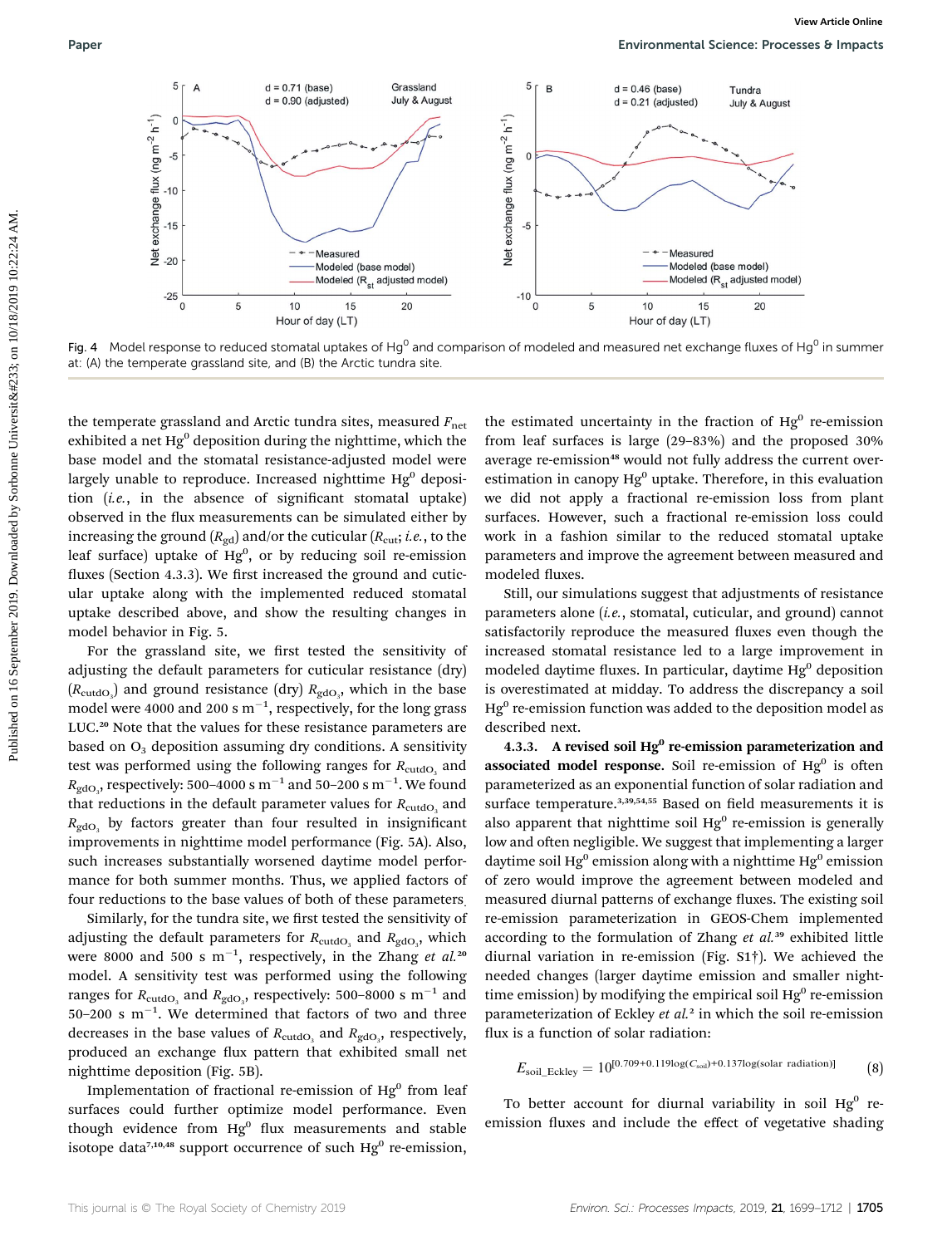

Fig. 5 Model response to increased cuticular and ground uptake, and reduced stomatal uptake, of Hg<sup>0</sup>, and comparison of modeled and measured net exchange fluxes of Hg<sup>0</sup> at: (A) the temperate grassland site, and (B) the Arctic tundra site.

on solar radiation reaching the soil surface, we modified eqn (8):

$$
E_{\text{soil\_new}} = 10^{[0.709 + 0.119 \log(C_{\text{soil}}) + 0.137 \log(R_{\text{g}}')]}\times a^{-1} \sin \frac{\pi t}{D} \qquad (9)
$$

where  $E_{\rm soil\_new}$  is soil re-emission flux in ng m $^{-2}$  h $^{-1},$   $C_{\rm soil}$  is soil Hg concentration in  $\mu$ g g $^{-1}$ , and  $R_{\rm g}^\prime$  is adjusted solar radiation at the soil surface, which accounts for vegetative shading, in W  $m^{-2}$ .

$$
R'_{g} = \text{SR} \, \exp(-\mu \text{LAI}) \tag{10}
$$

SR is the solar radiation on top of the canopy. We used hourly values of SR in all model simulations. In eqn (9), a sinusoidal function is added consistent with the canopy light attenuation formulation,<sup>56</sup> where  $D$  is duration (in hour) between sunrise and sunset, and  $t$  is time (in hour) of daylight hours. We estimated the solar radiation at the ground  $(R_{\rm g}^{\prime})$  without normalizing the exponential term by solar zenith angle as shown in eqn (6). Instead, the expression for  $R_g'$  (eqn (10)) is consistent with the formulation given by Kocman and Horvat.<sup>57</sup> We note that while eqn (8) provides the basis for eqn (9), as can be seen from Fig. S1,† implementing the sin function greatly improved the

diel pattern of the modeled soil re-emission fluxes, which could not be captured by eqn (8). Using eqn (9) also enables the smooth transition between nighttime and daytime re-emission fluxes, which would not be achieved otherwise.

A sensitivity test was conducted for both sites to determine the value of the coefficient  $a$  in eqn  $(9)$  that produced the best-fit modeled soil flux values as compared to measured soil flux values. Following eqn  $(8)$ , we simulated net exchange fluxes using reduced nighttime and increased daytime soil  $Hg^0$  reemission for summer months at the grassland and tundra sites. For both sites in summer, we found that a value of  $a$  of 1.5 produced the best agreement between the modeled and measured  $F_{\text{net}}$  (Fig. 6). The major outcome of modifying the previous soil re-emission parameterization was a substantial improvement in model ability to reproduce the observed diel pattern of  $F_{\text{net}}$ , in particular by eliminating nighttime soil reemission and substantially increasing daytime emissions (see also Fig. S1†). The resulting pattern of modeled soil re-emission fluxes is consistent with measured fluxes reported in the literature. For example, Agnan  $et$   $al.^3$  showed that several studies reported a strong diurnal pattern in measured flux. The authors



Fig. 6 Model response to reduced nighttime and increased daytime soil re-emission and revised resistance parameters, and comparison of modeled and measured net exchange fluxes of Hg<sup>0</sup> in July and August at: (A) the temperate grassland site, and (B) the Arctic tundra site.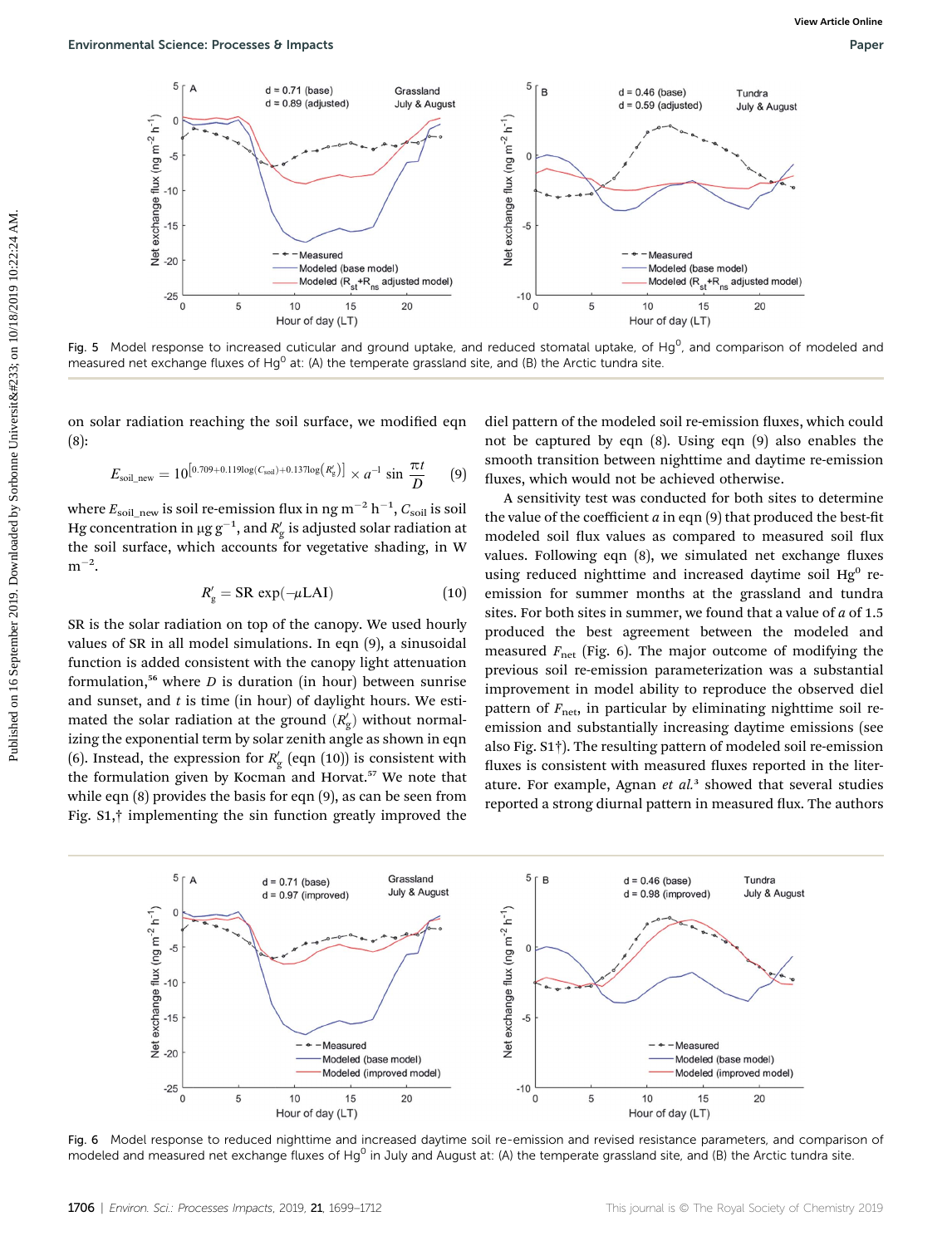## **Table 1** Mean measured and modeled  $F_{\text{net}}$  (ng m<sup>-2</sup> h<sup>-1</sup>) at the grassland and tundra sites

| Season                                                                                                                                                                                                                                                                                                                                                             | Measured         |               | Modeled (improved)<br>Modeled (base)                                                                                                                                                                                                                                                                                            | $d$ -Value <sup>a</sup> |  |
|--------------------------------------------------------------------------------------------------------------------------------------------------------------------------------------------------------------------------------------------------------------------------------------------------------------------------------------------------------------------|------------------|---------------|---------------------------------------------------------------------------------------------------------------------------------------------------------------------------------------------------------------------------------------------------------------------------------------------------------------------------------|-------------------------|--|
| (A) Grassland site                                                                                                                                                                                                                                                                                                                                                 |                  |               |                                                                                                                                                                                                                                                                                                                                 |                         |  |
| Mean $F_{net}$ (daytime)                                                                                                                                                                                                                                                                                                                                           |                  |               |                                                                                                                                                                                                                                                                                                                                 |                         |  |
| Summer (July & August)                                                                                                                                                                                                                                                                                                                                             | $-4.4$           | $-13.8$       | $-5.6$                                                                                                                                                                                                                                                                                                                          |                         |  |
| Winter (December)                                                                                                                                                                                                                                                                                                                                                  | $-1.0$           | 0.7           | $-1.4$                                                                                                                                                                                                                                                                                                                          |                         |  |
| Mean $F_{net}$ (night time)                                                                                                                                                                                                                                                                                                                                        |                  |               |                                                                                                                                                                                                                                                                                                                                 |                         |  |
| Summer (July & August)<br>Winter (December)                                                                                                                                                                                                                                                                                                                        | $-2.6$<br>$-1.7$ | $-1.2$<br>0.9 | $-1.3$                                                                                                                                                                                                                                                                                                                          |                         |  |
| Mean $F_{net}$ (daily)                                                                                                                                                                                                                                                                                                                                             |                  |               | $-1.4$                                                                                                                                                                                                                                                                                                                          |                         |  |
| Summer (July & August)                                                                                                                                                                                                                                                                                                                                             | $-3.6$           | $-8.6$        | $-3.8$                                                                                                                                                                                                                                                                                                                          | 0.97(0.71)              |  |
| Winter (December)                                                                                                                                                                                                                                                                                                                                                  | $-1.4$           | 0.8           | $-1.4$                                                                                                                                                                                                                                                                                                                          | 0.74(0.07)              |  |
|                                                                                                                                                                                                                                                                                                                                                                    |                  |               |                                                                                                                                                                                                                                                                                                                                 |                         |  |
| (B) Tundra site                                                                                                                                                                                                                                                                                                                                                    |                  |               |                                                                                                                                                                                                                                                                                                                                 |                         |  |
| Mean F <sub>net</sub> (daytime)                                                                                                                                                                                                                                                                                                                                    |                  |               |                                                                                                                                                                                                                                                                                                                                 |                         |  |
| Summer (July & August)                                                                                                                                                                                                                                                                                                                                             | $-0.4$           | $-2.7$        | $-0.6$                                                                                                                                                                                                                                                                                                                          |                         |  |
| Winter (January)                                                                                                                                                                                                                                                                                                                                                   | $-0.6$           | 1.0           | $-0.2$                                                                                                                                                                                                                                                                                                                          |                         |  |
| Mean Fnet (night time)                                                                                                                                                                                                                                                                                                                                             |                  |               |                                                                                                                                                                                                                                                                                                                                 |                         |  |
| Summer (July & August)                                                                                                                                                                                                                                                                                                                                             | $-2.8$           | $-0.1$        | $-2.4$                                                                                                                                                                                                                                                                                                                          |                         |  |
| Winter (January)                                                                                                                                                                                                                                                                                                                                                   | $-0.2$           | 1.0           | $-0.2$                                                                                                                                                                                                                                                                                                                          |                         |  |
| Mean $F_{net}$ (daily)                                                                                                                                                                                                                                                                                                                                             |                  |               |                                                                                                                                                                                                                                                                                                                                 |                         |  |
| Summer (July & August)                                                                                                                                                                                                                                                                                                                                             | $-0.8$           | $^{-2.2}$     | $-0.9$                                                                                                                                                                                                                                                                                                                          | 0.98(0.46)              |  |
| Winter (January)                                                                                                                                                                                                                                                                                                                                                   | $-0.2$           | 1.0           | $-0.2$                                                                                                                                                                                                                                                                                                                          | 0.52(0.25)              |  |
| <sup>a</sup> Values in parentheses indicate base model vs. measurement agreement.<br>compiled flux data from 132 studies, and reported that 65 of<br>those studies (the large majority of which were dynamic flux                                                                                                                                                  |                  |               | used to revise the base resistance parameter values for the two<br>sites.                                                                                                                                                                                                                                                       |                         |  |
| chamber studies) found a positive correlation between                                                                                                                                                                                                                                                                                                              |                  |               |                                                                                                                                                                                                                                                                                                                                 |                         |  |
| measured Hg <sup>0</sup> flux and solar radiation (Table S1,† Agnan et al. <sup>3</sup> ).<br>As a result of the adjustment in emission fluxes, the ratio                                                                                                                                                                                                          |                  |               | 4.4. Model response to revised dry deposition and soil re-<br>emission parameterizations in winter                                                                                                                                                                                                                              |                         |  |
| between modeled and measured daily sum of $F_{\text{net}}$ at the<br>temperate grassland site decreased from factors of approxi-<br>mately 2.3 to 1.1 (improved model) in summer (Fig. 6A; diel<br>mean modeled net fluxes of $-3.6$ vs. measured fluxes of<br>$-3.8$ ng m <sup>-2</sup> h <sup>-1</sup> ). Degree of agreement ( <i>d</i> ) values between (diel) |                  |               | For winter months, we performed the same adjustments for the<br>dry deposition model, and show the results of these adjust-<br>ments in Fig. 7. The results indicate that in winter months with<br>sub-zero air temperature and snow on the ground, revisions of<br>these resistance terms of dry deposition had no discernable |                         |  |

As a result of the adjustment in emission fluxes, the ratio between modeled and measured daily sum of  $F_{\text{net}}$  at the temperate grassland site decreased from factors of approximately 2.3 to 1.1 (improved model) in summer (Fig. 6A; diel mean modeled net fluxes of  $-3.6$  vs. measured fluxes of  $-3.8$  ng m<sup>-2</sup> h<sup>-1</sup>). Degree of agreement (*d*) values between (diel) modeled and observed fluxes also support the improvement in model performance (i.e., 0.97 vs. 0.71 for summer). The improvement in both the ratios and d-values demonstrates that revising the soil re-emission function can significantly improve the agreement between modeled and measured  $Hg^{0}$  fluxes (Table 1).

For the Arctic tundra site, we found that the absolute difference between the mean diel modeled and measured fluxes (net deposition) decreased from 1.5 to 0.1 ng  $m^{-2}$  h<sup>-1</sup> in summer, and the *d*-values of the base *vs.* adjusted model were 0.98 vs. 0.46; Fig. 6B. Table 2 presents the adjustment factors

#### 4.4. Model response to revised dry deposition and soil reemission parameterizations in winter

For winter months, we performed the same adjustments for the dry deposition model, and show the results of these adjustments in Fig. 7. The results indicate that in winter months with sub-zero air temperature and snow on the ground, revisions of these resistance terms of dry deposition had no discernable effect in improving the agreement between measured and modeled exchange fluxes. However, the modeled fluxes of both the base simulation and the adjusted simulation largely replicated a lack of strong diel patterns in measured  $Hg<sup>0</sup>$  fluxes.

Neither simulation, however, is able to replicate an observed net Hg<sup>0</sup> sink under snow cover. We suggest adding a net soil  $Hg<sup>0</sup>$  sink along with eliminating re-emissions under snow, in agreement with field studies.<sup>12,58</sup> We also recommend decoupling wintertime fluxes from variability imposed by solar radiation and temperature. Fig. 8 shows how turning off soil reemission (both in the day and at night) at both sites and adding

| Table 2 Base and revised resistance parameter values (Zhang et al. <sup>20</sup> ) |                      |                        |                               |                                     |  |  |  |
|------------------------------------------------------------------------------------|----------------------|------------------------|-------------------------------|-------------------------------------|--|--|--|
| Ecosystem                                                                          | Resistance parameter | Sensitivity simulation | Base value<br>$(s \; m^{-1})$ | Revised base<br>value (s $m^{-1}$ ) |  |  |  |
| Grassland                                                                          | $r_{\text{stmin}}$   | Stomatal               | 100                           | 700                                 |  |  |  |
|                                                                                    | $R_{\text{cutoff}}$  | Cuticle                | 4000                          | 1000                                |  |  |  |
|                                                                                    | $R_{\rm gdO_3}$      | Ground                 | 200                           | 50                                  |  |  |  |
| Tundra                                                                             | $r_{\text{stmin}}$   | Stomatal               | 150                           | 750                                 |  |  |  |
|                                                                                    | $R_{\text{cutoff}}$  | Cuticle                | 8000                          | 4000                                |  |  |  |
|                                                                                    | $R_{\rm gdO2$        | Ground                 | 500                           | 167                                 |  |  |  |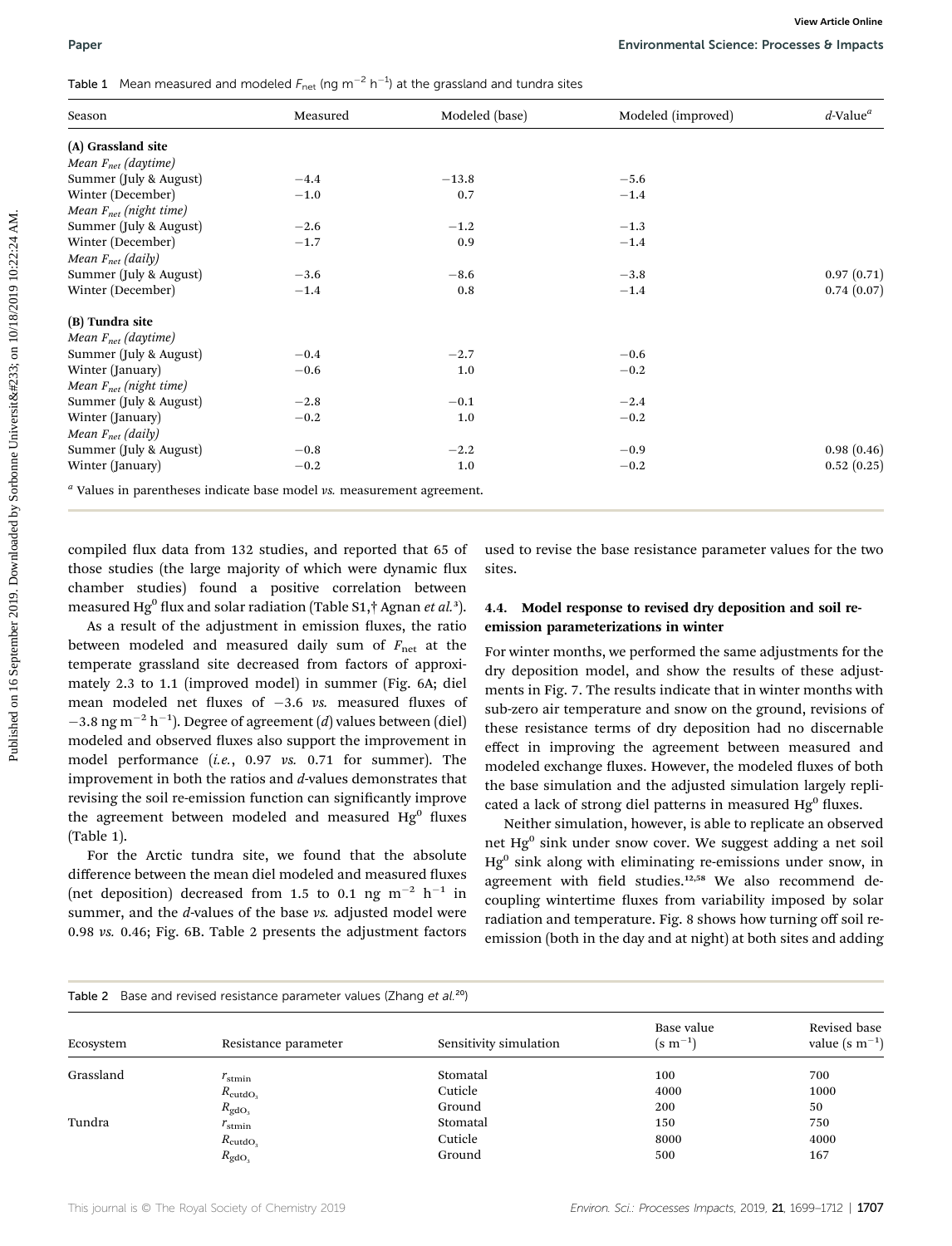

Fig. 7 Model response to reduced stomatal uptake and increased cuticular and ground uptake and comparison of modeled and measured net exchange fluxes at: (A) the grassland site in December 2006, and (B) the tundra site in January 2016.

a net soil Hg $^0$  sink (e.g., on the order of 1 ng m $^{-2}$  h $^{-1})$  at the grassland site led to the best agreement between measured and modeled net  $Hg^0$  fluxes. Even still, the agreement between modeled and measured fluxes at both sites is modest (Table 1), possibly due to measurement issues of detecting small fluxes during the winter when stable atmospheric conditions make such measurements challenging.<sup>12</sup>

#### 4.5. Seasonal mercury accumulation in leaves estimated using the adjusted deposition model parameterization

An additional, independent constraint of  $Hg<sup>0</sup>$  deposition can be achieved by comparing foliar  $Hg^0$  uptake based on modeled stomatal and cuticular uptake to leaf Hg content measured in the field. Several studies have documented that during the growing season, atmospheric  $Hg^0$  uptake in leaves results in increasing leaf Hg content over time.<sup>59-61</sup> Other studies, in particular using stable isotope analysis, have confirmed that foliar Hg is primarily derived of atmospheric  $Hg^0$  uptake.<sup>7,10</sup> To evaluate how our proposed changes in stomatal and cuticular leaf resistance terms impact foliar  $Hg<sup>0</sup>$  accumulation, we estimated seasonal (April to August) Hg accumulation in vegetation

at the grassland site for both the base and adjusted model parameterizations. The following expression was used to estimate the leaf Hg concentration  $(C_{\text{Holeaf}})$ :

$$
C_{\text{Hgleaf}} \text{ (ng } g^{-1}\text{)} = F_{\text{dep(st+cut)}} \times t_{\text{L}} \times \text{SLA} \times \frac{1}{\text{LAI}} \quad (11)
$$

where  $F_{\text{dep(st+cut)}}$  is the net dry deposition flux of  $Hg^0$ (ng m<sup>-2</sup> d<sup>-1</sup>) due to leaf uptake via stomatal and cuticular pathways,  $t_{\rm L}$  is the duration of the growing season in days, and SLA is the specific leaf surface area (leaf surface area per mass:  $m^2$   $g^{-1}$ ). Because *Dactylis glomerata* L. is one of the dominant plant species at the Früebüel grassland site, we used a SLA value of 0.017  $m^2$  g<sup>-1</sup> for this species<sup>62</sup> in eqn (11). Monthly averaged LAI values obtained from MODIS-Terra database<sup>53</sup> for each growing season month were used. To calculate deposition fluxes, the average measured atmospheric  $He<sup>0</sup>$  concentration<sup>49</sup> for each growing season month was used.

Comparison between seasonal Hg accumulation using the base model and the adjusted model (Fig. 9) supports the findings shown earlier that the base model parameterization strongly overestimates  $Hg^0$  uptake. The base model-estimated tissue Hg concentration is 164 ng  $g^{-1}$ , which is much higher



Fig. 8 Model response to reduced soil re-emission and revised resistance parameters, and comparison of modeled and measured net exchange fluxes of Hg<sup>0</sup> at: (A) the grassland site in December 2005, and (B) the tundra site in January 2016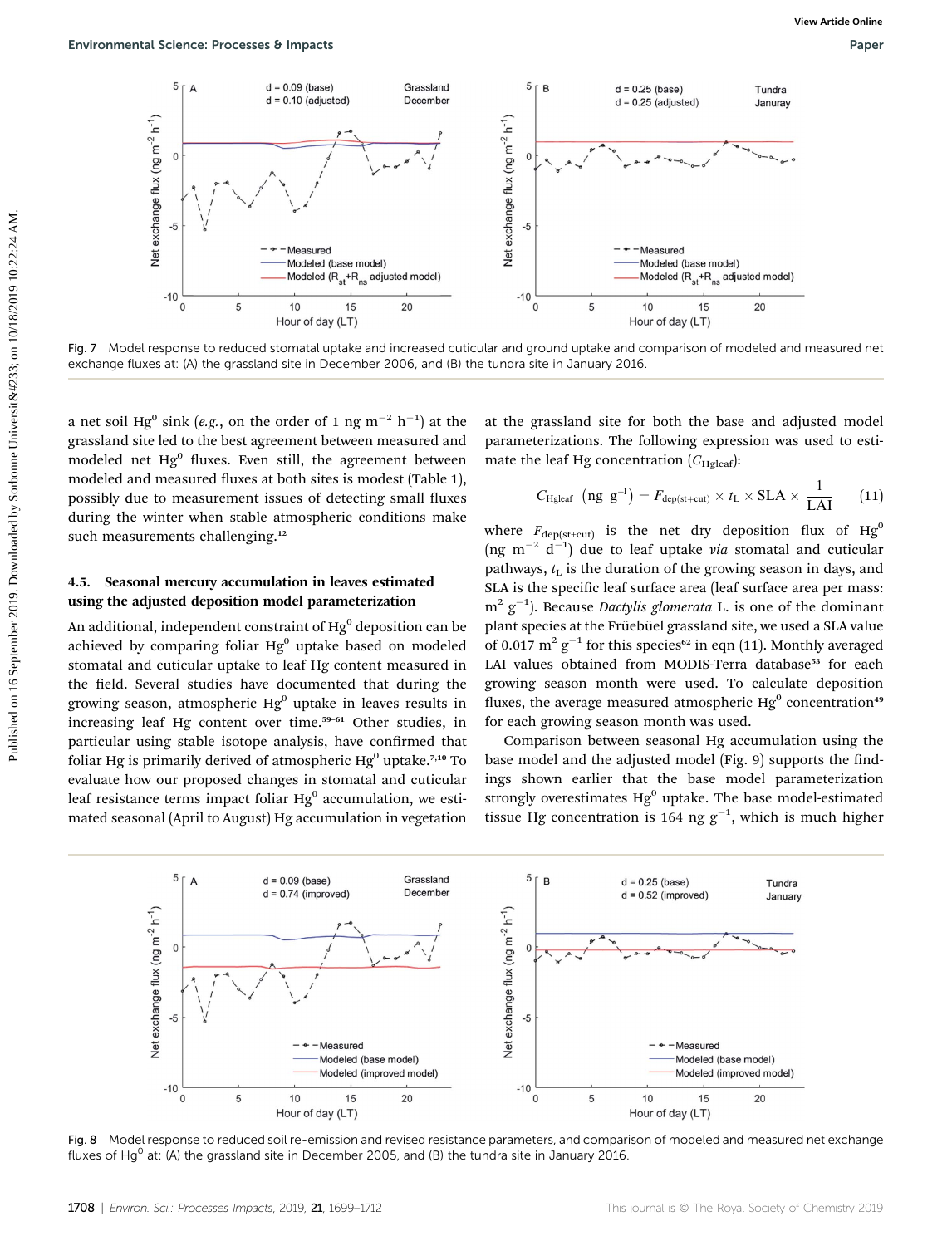

Fig. 9 Growing season Hg accumulation in: (A) Dactylis glomerata L. at the grassland site, and (B) Betula nana L. at the tundra site using the base and adjusted dry deposition models.

than leaf Hg concentrations commonly measured across ecosystems in temperate regions (21–78 ng g<sup>-1</sup>; Wang et al.).<sup>63</sup> Using the adjusted deposition model parameterization with increased stomatal resistance (*i.e.*, reduced leaf  $Hg^0$  uptake), we estimated a growing season tissue Hg concentration of 76 ng  $g^{-1}$ . This estimated value is comparable to commonly reported leaf and litterfall tissue concentrations in remote ecosystems in temperate regions.<sup>63</sup> A similar approach was taken to estimate the modeled growing season leaf tissue Hg concentration at the tundra site assuming Betula nana L., a shrub species, is the major species by biomass at the site. The adjusted model-derived leaf tissue concentration was found to be 29 ng  $g^{-1}$ , which compares well with measured leaf and litterfall concentrations of 25 ng  $g^{-1}$  at Toolik Field Station.<sup>64</sup>

## 5. Implications for Hg CTM models

Based on the evaluation presented here, the proposed adjustments to certain deposition parameters could improve regional and global CTMs that use resistance-based schemes to estimate dry deposition fluxes of  $Hg^0$  at grassland and tundra LUCs, which together account for approximately 48% of vegetative surfaces globally.<sup>65,66</sup> The revised deposition parameters and reemission scheme could be implemented in CTMs in scaling up the measurement site-LUC to 100% of the grid box land fraction using surface parameters (e.g., LAI, roughness height, resistance terms) of the measurement site. This approach was applied by Silva and Heald<sup>67</sup> to improve the agreement between modeled and measured deposition velocities of  $O<sub>3</sub>$  at the global scale. Additional flux measurements are needed to optimize simulated Hg<sup>0</sup> atmosphere-surface exchange for other LUCs. In this study, we viewed the performance of the global/regional Hg model separately from the performance of the resistance-based deposition and empirical soil re-emission schemes. In practice, in CTMs, various biogeochemical processes (e.g., dry and wet deposition, primary and secondary emissions, oxidation– reduction, photochemistry, etc.) are optimized to achieve a reasonable match to atmospheric  $Hg^0$  concentration

observations. We argue that additional improvement in CTM performance could be achieved by incorporating improved deposition and re-emission parameterizations of  $Hg<sup>0</sup>$ .

## 6. Conclusion

To our knowledge, this is the first direct performance evaluation of Hg<sup>0</sup> net exchange parameterizations commonly used in CTMs with ecosystem level micrometeorological net exchange flux measurements. We evaluated how the major resistance terms affect modeled  $Hg^0$  exchange and how they can be optimally parameterized to simulate measured net exchange fluxes. The base parameterizations overestimated measured net Hg deposition by factors of 3–4 in summer, led to unrealistically high tissue concentrations during the growing season, and did not simulate the strong diel variation in observed fluxes, with net nighttime deposition and net daytime  $Hg^0$  volatilization.

The sensitivity analyses suggest the following LUC-specific recommendations for improvement in modeling  $Hg^0$ exchange using resistance-based approaches. First, we suggest that stomatal resistance be increased several times to reduce bias in overestimating  $Hg^0$  uptake. In the two ecosystems we studied the best performance was achieved through reduction of stomatal uptake by a factor of 7 (grassland) and 5 (tundra). Second, we suggest reductions in cuticular resistance by factors 4 (grassland) and 2 (tundra), and reductions in ground resistance by factors 4 (grassland) and 3 (tundra). Finally, we propose a new soil re-emission parameterization that simulates observed increased diel variations in  $Hg<sup>0</sup>$  fluxes and zero fluxes at nighttime. These recommendations should be further tested by incorporation of the suggested changes in flux parameters/ parameterizations into regional and global models that simulate other important processes involved in environmental cycling of Hg (such as primary emissions, re-emissions from oceans, chemistry, etc.) and comparison with measured atmospheric  $Hg^0$  concentrations. Additional ecosystem-level  $Hg^0$ exchange and foliar uptake measurements will enable constraints on model parameters and improvement in Hg CTM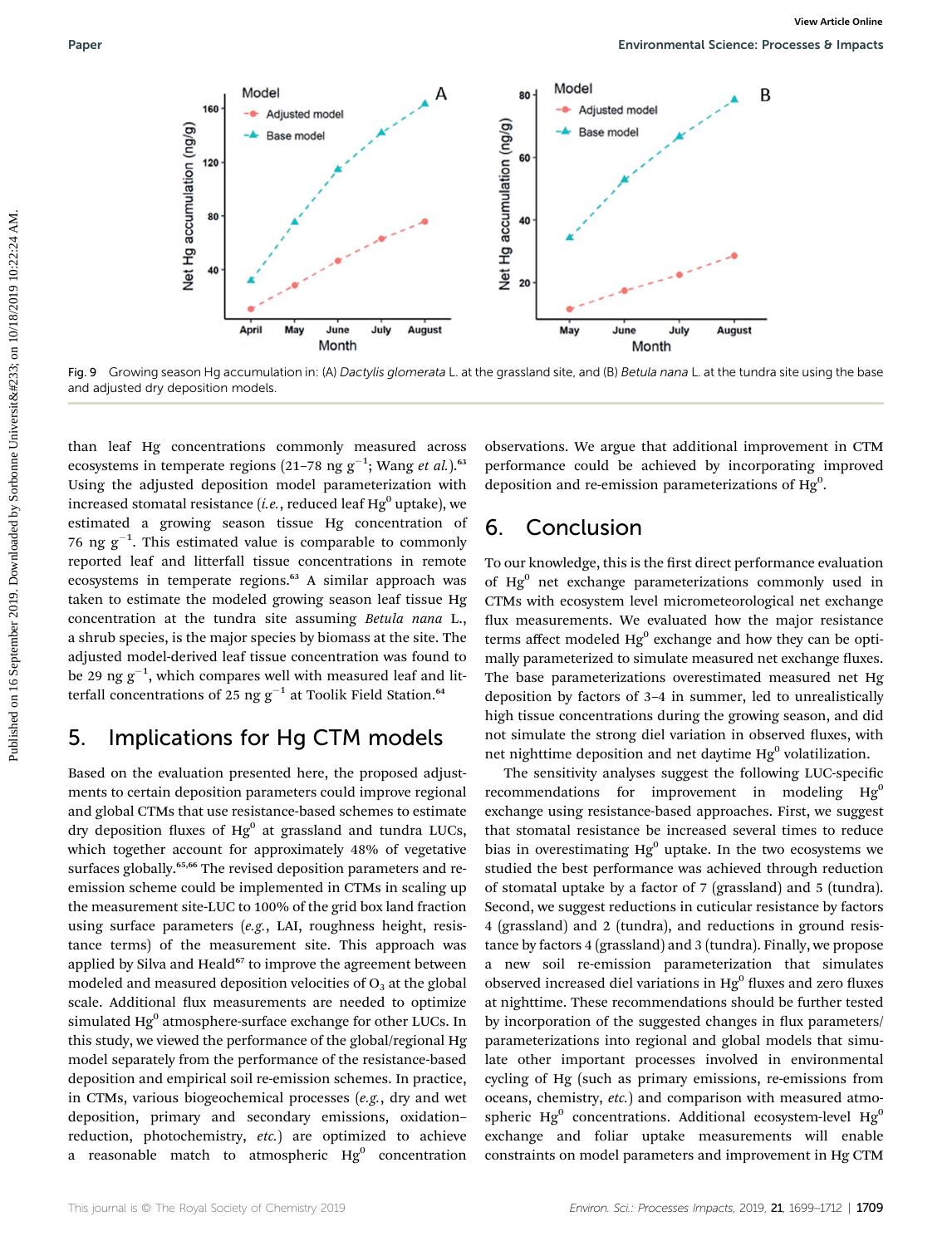performance for others of the 19 LUCs simulated by the resistance scheme of Zhang et al.,<sup>20</sup> in particular, forests.<sup>3</sup>

## Conflicts of interest

There are no conflicts to declare.

### Acknowledgements

We thank Johannes Fritsche for providing high-resolution  $Hg^0$ flux data from the Swiss grassland site. We also thank the anonymous reviewers for their constructive comments. This research was funded by the U.S. National Science Foundation through Grants #ICER-1313755 (PI: Perlinger), #OPP-1304305; 1739567 (PI: Obrist), and #AGS-1848212 (PI: Obrist). Environmental Science Processes & Images<br>
performance for cheres, of the 19/11Cs simulated by the resistant Mariners 5. A. In the Norman Mariners of the New York Science of Change of all 2019. Conflicts of interests of the

### References

- 1 W. Zhu, C.-J. Lin, X. Wang, J. Sommar, X. Fu and X. Feng, Global observations and modeling of atmosphere–surface exchange of elemental mercury: a critical review, Atmos. Chem. Phys., 2016, 16, 4451–4480.
- 2 C. S. Eckley, M. T. Tate, C.-J. Lin, M. Gustin, S. Dent, C. Eagles-Smith, M. A. Lutz, K. P. Wickland, B. Wang and J. E. Gray, Surface-air mercury fluxes across Western North America: A synthesis of spatial trends and controlling variables, Sci. Total Environ., 2016, 568, 651–665.
- 3 Y. Agnan, T. Le Dantec, C. W. Moore, G. C. Edwards and D. Obrist, New constraints on terrestrial surface– atmosphere fluxes of gaseous elemental mercury using a global database, Environ. Sci. Technol., 2016, 50, 507–524.
- 4 D. Obrist, J. L. Kirk, L. Zhang, E. M. Sunderland, M. Jiskra and N. E. Selin, A review of global environmental mercury processes in response to human and natural perturbations: Changes of emissions, climate, and land use, Ambio, 2018, 47, 116–140.
- 5 S. Y. Kwon and N. E. Selin, Uncertainties in atmospheric mercury modeling for policy evaluation, Curr. Pollut. Rep., 2016, 2, 103–114.
- 6 M. Jiskra, J. E. Sonke, D. Obrist, J. Bieser, R. Ebinghaus, C. L. Myhre, K. A. Pfaffhuber, I. Wängberg, K. Kyllönen and D. Worthy, A vegetation control on seasonal variations in global atmospheric mercury concentrations, Nat. Geosci., 2018, 11, 244.
- 7 J. D. Demers, J. D. Blum and D. R. Zak, Mercury isotopes in a forested ecosystem: Implications for air-surface exchange dynamics and the global mercury cycle, Global Biogeochem. Cycles, 2013, 27, 222–238.
- 8 M. Jiskra, J. G. Wiederhold, U. Skyllberg, R.-M. Kronberg, I. Hajdas and R. Kretzschmar, Mercury deposition and reemission pathways in boreal forest soils investigated with Hg isotope signatures, Environ. Sci. Technol., 2015, 49, 7188–7196.
- 9 W. Zheng, D. Obrist, D. Weis and B. A. Bergquist, Mercury isotope compositions across North American forests, Global Biogeochem. Cycles, 2016, 30, 1475–1492.
- 10 M. Enrico, G. l. L. Roux, N. Marusczak, L.-E. Heimbürger, A. Claustres, X. Fu, R. Sun and J. E. Sonke, Atmospheric mercury transfer to peat bogs dominated by gaseous elemental mercury dry deposition, Environ. Sci. Technol., 2016, 50, 2405–2412.
- 11 X. Wang, J. Luo, R. Yin, W. Yuan, C.-J. Lin, J. Sommar, X. Feng, H. Wang and C. Lin, Using mercury isotopes to understand mercury accumulation in the montane forest floor of the Eastern Tibetan Plateau, Environ. Sci. Technol., 2016, 51, 801–809.
- 12 D. Obrist, Y. Agnan, M. Jiskra, C. L. Olson, D. P. Colegrove, J. Hueber, C. W. Moore, J. E. Sonke and D. Helmig, Tundra uptake of atmospheric elemental mercury drives Arctic mercury pollution, Nature, 2017, 547, 201.
- 13 M. S. Gustin, S. E. Lindberg and P. J. Weisberg, An update on the natural sources and sinks of atmospheric mercury, Appl. Geochem., 2008, 23, 482–493.
- 14 E. S. Corbitt, D. J. Jacob, C. D. Holmes, D. G. Streets and E. M. Sunderland, Global source–receptor relationships for mercury deposition under present-day and 2050 emissions scenarios, Environ. Sci. Technol., 2011, 45, 10477–10484.
- 15 H. M. Amos, D. J. Jacob, D. G. Streets and E. M. Sunderland, Legacy impacts of all-time anthropogenic emissions on the global mercury cycle, Global Biogeochem. Cycles, 2013, 27, 410–421.
- 16 J. S. Hartman, P. J. Weisberg, R. Pillai, J. A. Ericksen, T. Kuiken, S. E. Lindberg, H. Zhang, J. J. Rytuba and M. S. Gustin, Application of a rule-based model to estimate mercury exchange for three background biomes in the continental United States, Environ. Sci. Technol., 2009, 43, 4989–4994.
- 17 M. Wesely, Parameterization of surface resistances to gaseous dry deposition in regional-scale numerical models, Atmos. Environ., 1989, 23, 1293–1304.
- 18 J. L. Walmsley and M. L. Wesely, Modification of coded parametrizations of surface resistances to gaseous dry deposition, Atmos. Environ., 1996, 30, 1181–1188.
- 19 M. Wesely and B. Hicks, A review of the current status of knowledge on dry deposition, Atmos. Environ., 2000, 34, 2261–2282.
- 20 L. Zhang, J. Brook and R. Vet, A revised parameterization for gaseous dry deposition in air-quality models, Atmos. Chem. Phys., 2003, 3, 2067–2082.
- 21 P. Pai, P. Karamchandani and C. Seifneur, Simulation of the regional atmospheric transport and fate of mercury using a comprehensive Eulerian model, Atmos. Environ., 1997, 31, 2717–2732.
- 22 A. P. Dastoor and Y. Larocque, Global circulation of atmospheric mercury: a modelling study, Atmos. Environ., 2004, 38, 147–161.
- 23 N. E. Selin, D. J. Jacob, R. M. Yantosca, S. Strode, L. Jaeglé and E. M. Sunderland, Global 3-D land-ocean-atmosphere model for mercury: Present-day versus preindustrial cycles and anthropogenic enrichment factors for deposition, Global Biogeochem. Cycles, 2008, 22(2), DOI: 10.1029/ 2007GB003040.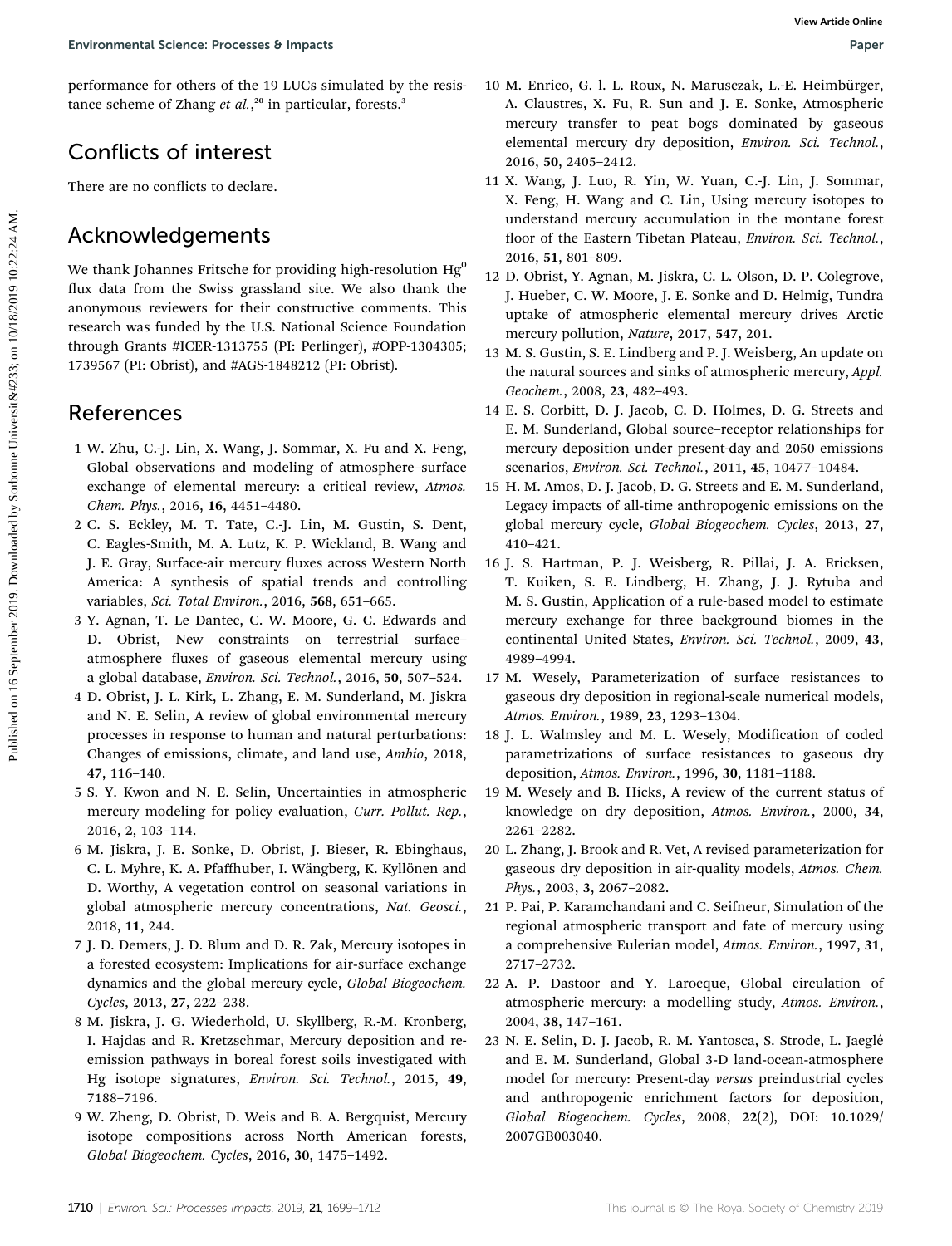- 24 S. Song, N. E. Selin, A. L. Soerensen, H. Angot, R. Artz, S. Brooks, E.-G. Brunke, G. Conley, A. Dommergue and R. Ebinghaus, Top-down constraints on atmospheric mercury emissions and implications for global biogeochemical cycling, Atmos. Chem. Phys., 2015, 15, 7103–7125. **Puer Environmental Science Processes by Fourier (Environmental Science Processes by Fourier 2019. Note that the control of the Control of Mathematical College and Distributed on 10/18/2019 10:22:24 AM. <b>View Article Onli** 
	- 25 G. Jung, I. Hedgecock and N. Pirrone, ECHMERIT V1. 0– a new global fully coupled mercury-chemistry and transport model, Geosci. Model Dev., 2009, 2, 175–195.
	- 26 D. Durnford, A. Dastoor, A. Ryzhkov, L. Poissant, M. Pilote and D. Figueras-Nieto, How relevant is the deposition of mercury onto snowpacks?–Part 2: A modeling study, Atmos. Chem. Phys., 2012, 12, 9251–9274.
	- 27 O. Travnikov, J. Jonson, A. Andersen, M. Gauss, A. Gusev, O. Rozovskaya, D. Simpson, V. Sokovyh, S. Valiyaveetil and P. Wind, Development of the EMEP global modelling framework: Progress report, EMEP/MSC-E Technical Report 7/2009, Meteorological Synthesizing Centre-East of EMEP, Moscow, 2009.
	- 28 I. Consulting, User's Guide to the Regional Modeling System for Aerosols and Deposition (REMSAD), Version 7, 2002.
	- 29 H. Lei, X.-Z. Liang, D. J. Wuebbles and Z. Tao, Model analyses of atmospheric mercury: present air quality and effects of transpacific transport on the United States, Atmos. Chem. Phys., 2013, 13, 10807–10825.
	- 30 C. N. Gencarelli, J. Bieser, F. Carbone, F. De Simone, I. M. Hedgecock, V. Matthias, O. Travnikov, X. Yang and N. Pirrone, Sensitivity model study of regional mercury dispersion in the atmosphere, Atmos. Chem. Phys., 2017, 17, 627–643.
	- 31 J. O. Bash, Description and initial simulation of a dynamic bidirectional air-surface exchange model for mercury in Community Multiscale Air Quality (CMAQ) model, J. Geophys. Res.: Atmos., 2010, 115(D6), DOI: 10.1029/ 2009JD012834.
	- 32 Z. Wu, X. Wang, F. Chen, A. A. Turnipseed, A. B. Guenther, D. Niyogi, U. Charusombat, B. Xia, J. W. Munger and K. Alapaty, Evaluating the calculated dry deposition velocities of reactive nitrogen oxides and ozone from two community models over a temperate deciduous forest, Atmos. Environ., 2011, 45, 2663–2674.
	- 33 B. B. Hicks, R. D. Saylor and B. D. Baker, Dry deposition of particles to canopies—A look back and the road forward, J. Geophys. Res.: Atmos., 2016, 121, 14691–14707.
	- 34 C. Flechard, E. Nemitz, R. Smith, D. Fowler, A. Vermeulen, A. Bleeker, J. Erisman, D. Simpson, L. Zhang and Y. Tang, Dry deposition of reactive nitrogen to European ecosystems: a comparison of inferential models across the NitroEurope network, Atmos. Chem. Phys., 2011, 11, 2703–2728.
	- 35 Z. Wu, D. B. Schwede, R. Vet, J. T. Walker, M. Shaw, R. Staebler and L. Zhang, Evaluation and intercomparison of five North American dry deposition algorithms at a mixed forest site, J. Adv. Model. Earth Syst., 2018, 10, 1571–1586.
	- 36 L. Zhang, L. P. Wright and P. Blanchard, A review of current knowledge concerning dry deposition of atmospheric mercury, Atmos. Environ., 2009, 43, 5853–5864.
- 37 L. Poissant and A. Casimir, Water-air and soil-air exchange rate of total gaseous mercury measured at background sites, Atmos. Environ., 1998, 32, 883–893.
- 38 X. Xu, X. Yang, D. R. Miller, J. J. Helble and R. J. Carley, Formulation of bi-directional atmosphere-surface exchanges of elemental mercury, Atmos. Environ., 1999, 33, 4345–4355.
- 39 H. Zhang, S. E. Lindberg, F. Marsik and G. J. Keeler, Mercury air/surface exchange kinetics of background soils of the Tahquamenon River watershed in the Michigan Upper Peninsula, Water, Air, Soil Pollut., 2001, 126, 151–169.
- 40 X. Lin and Y. Tao, A numerical modelling study on regional mercury budget for eastern North America, Atmos. Chem. Phys., 2003, 3, 535–548.
- 41 J. O. Bash, D. R. Miller, T. H. Meyer and P. A. Bresnahan, Northeast United States and Southeast Canada natural mercury emissions estimated with a surface emission model, Atmos. Environ., 2004, 38, 5683–5692.
- 42 P. K. Gbor, D. Wen, F. Meng, F. Yang, B. Zhang and J. J. Sloan, Improved model for mercury emission, transport and deposition, Atmos. Environ., 2006, 40, 973–983.
- 43 C.-J. Lin, M. S. Gustin, P. Singhasuk, C. Eckley and M. Miller, Empirical models for estimating mercury flux from soils, Environ. Sci. Technol., 2010, 44, 8522–8528.
- 44 N. V. Smith-Downey, E. M. Sunderland and D. J. Jacob, Anthropogenic impacts on global storage and emissions of mercury from terrestrial soils: Insights from a new global model, J. Geophys. Res.: Biogeosci., 2010, 115(G3), DOI: 10.1029/2009JG001124.
- 45 N. Pirrone, W. Aas, S. Cinnirella, R. Ebinghaus, I. M. Hedgecock, J. Pacyna, F. Sprovieri and E. M. Sunderland, Toward the next generation of air quality monitoring: Mercury, Atmos. Environ., 2013, 80, 599–611.
- 46 X. Wang, C. J. Lin and X. Feng, Sensitivity analysis of an updated bidirectional air–surface exchange model for elemental mercury vapor, Atmos. Chem. Phys., 2014, 14, 6273–6287.
- 47 L. P. Wright and L. Zhang, An approach estimating bidirectional air-surface exchange for gaseous elemental mercury at AMNet sites, J. Adv. Model. Earth Syst., 2015, 7, 35–49.
- 48 W. Yuan, J. Sommar, C.-J. Lin, X. Wang, K. Li, Y. Liu, H. Zhang, Z. Lu, C. Wu and X. Feng, Stable isotope evidence shows re-emission of elemental mercury vapor occurring after reductive loss from foliage, Environ. Sci. Technol., 2018, 53, 651–660.
- 49 J. Fritsche, D. Obrist, M. J. Zeeman, F. Conen, W. Eugster and C. Alewell, Elemental mercury fluxes over a sub-alpine grassland determined with two micrometeorological methods, Atmos. Environ., 2008, 42, 2922–2933.
- 50 C. L. Olson, M. Jiskra, J. E. Sonke and D. Obrist, Mercury in tundra vegetation of Alaska: Spatial and temporal dynamics and stable isotope patterns, Sci. Total Environ., 2019, 660, 1502–1512.
- 51 J. E. Hobbie and G. W. Kling, Alaska's changing Arctic: Ecological consequences for tundra, streams, and lakes, Oxford University Press, 2014.